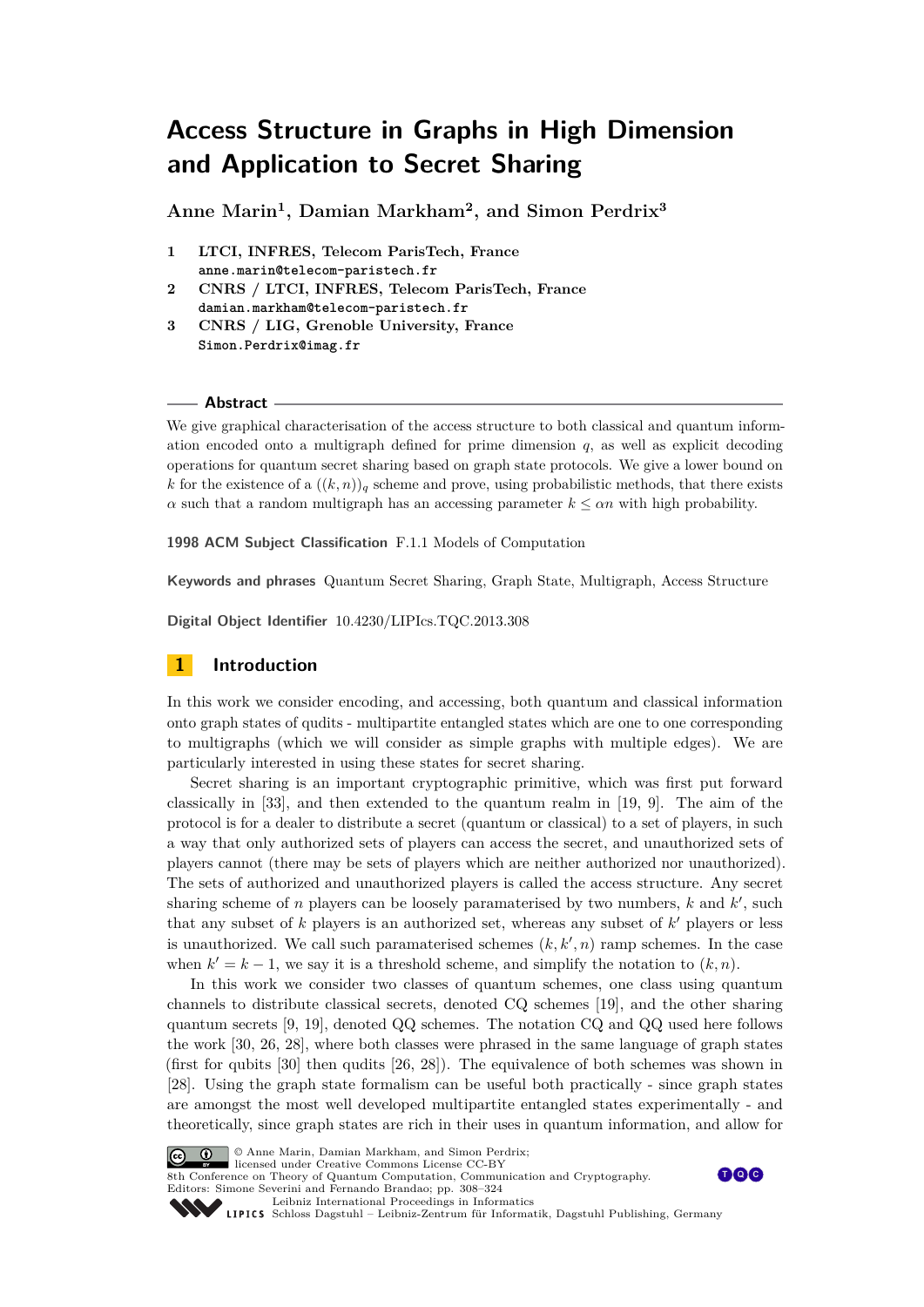graphical characterization of information flow, and access of information. The connection between error correction and secret sharing was understood early on [\[9\]](#page-14-1), and implies that for general access structures it is necessary to use high dimensional states to encode the secret [\[30,](#page-15-1) [28\]](#page-15-3). In [\[24\]](#page-15-4) an entirely graphical description of the access structure was given for the graph state protocols on qubits. This has led to many applications, for instance in proving lower and upper bounds on what  $k$  and  $k'$  are possible in ramp schemes. We are naturally interested in doing the same for higher dimensional versions.

The first result of this paper is to extend to higher dimension the characterisation of the access structure in a graph, previously done in [\[24\]](#page-15-4) for 2-dimensional system. By gathering the graphical conditions and previous results, we show that the accessibility problem to quantum information can be reduced to study the classical information's one in both a set of player and its complementary (which was proved in [\[24,](#page-15-4) [21\]](#page-14-2) for 2 dimensional system). Finally we use this result for the decoding phase of both QQ and CQ protocols, as we know [\[28\]](#page-15-3) that a CQ authorised is a QQ authorised set and vice versa. In the last part, we study the existence, as a function of k, of a  $((k, n))_q$  scheme (this will be defined explicitly later, but can be understood as the underlying graph encoding which gives rise to  $(k, n - k, n)$  QQ secret sharing schemes). We derive a lower bound over  $k$ , that is, there exists  $\alpha$  such that every  $(k, n - k, n)$  QQ secret sharing must satisfies  $k > \alpha n$ , and we use probabilistic method to find  $c < 1$  such that a  $((cn, n))_q$  scheme exists with high probability.

## **2 Background**

## **2.1 Qudit graph states,** F ∗ *q* **-graphs, and multigraphs**

The *qudit graph state* formalism [\[32,](#page-15-5) [14,](#page-14-3) [27,](#page-15-6) [1\]](#page-14-4) consists of representing a quantum state using a weighted undirected graph where every vertex represents a *q*-dimensional quantum system and every edge, which has assigned an element from the finite field  $\mathbb{F}_q$ , represents intuitively the entanglement between the elementary systems (a formal definition is given in Definition [1\)](#page-1-0). Such graphs, labeled with elements of a finite field  $\mathbb{F}_q$ , are known as  $\mathbb{F}_q^*$ -graphs [\[23\]](#page-15-7) and can be interpreted as edge-colored graphs. In this paper, we consider *q* prime, and choose to interpret  $\mathbb{F}_q^*$ -graphs as multigraphs i.e., graphs with possibly parallel edges between pairs of vertices. Albeit equivalent to the other interpretation of  $\mathbb{F}_q^*$ -graphs, we believe that the multigraph interpretation is relevant in the context of qudit graph states for secret sharing protocols, in particular for the graphical characterisation of authorised and unauthorised sets of players (see Lemmas [5](#page-4-0) and [7\)](#page-5-0).

<span id="page-1-0"></span>**Definition 1** (*q*-multigraphs). Given a prime number *q*, a *q*-multigraph *G* is a pair  $(V, \Gamma)$ where *V* is the finite set of vertices and  $\Gamma: V \times V \to \mathbb{F}_q$  is the adjacency matrix of *G*: for any  $u, v \in V$ ,  $\Gamma(u, v)$  is the multiplicity of the edge  $(u, v)$  in *G*.

The term multigraph is used for *q*-multigraph when *q* is clear from the context or irrelevant. In this paper, we consider undirected simple multigraphs  $G = (V, \Gamma)$  i.e., for any vertices  $u, v \in V$ ,  $\Gamma(u, v) = \Gamma(v, u)$  and  $\Gamma(u, u) = 0$ . For our characterizations of encoding and accessing later on, it will be useful to introduce further concepts. We will see several examples of them along the way, but for now we state definitions. Given a set  $V$  of vertices, a vector  $D: V \to \mathbb{F}^q$  represents a multiset of vertices of *V*: for every  $v \in V$ ,  $D(v) \in \mathbb{F}_q$  is the multiplicity of *v* in *D*.  $\sup(D) = \{v \in V \mid D(v) \neq 0 \text{ mod } q\}$  is the support of *D*. For any multigraph  $G = (V, \Gamma)$  and any multiset of vertices  $D: V \to \mathbb{F}_q$ , the matrix product  $\Gamma.D$ is the multiset of neighbours of *D*: for any  $v \in V$ , *v* is a neighbour of *D* with multiplicity  $(\Gamma.D)(v) = \sum_{u \in V} \Gamma(u, v) \cdot D(u)$  mod *q*. In particular, for any vertex *u*,  $\Gamma.\{u\}$  is the multiset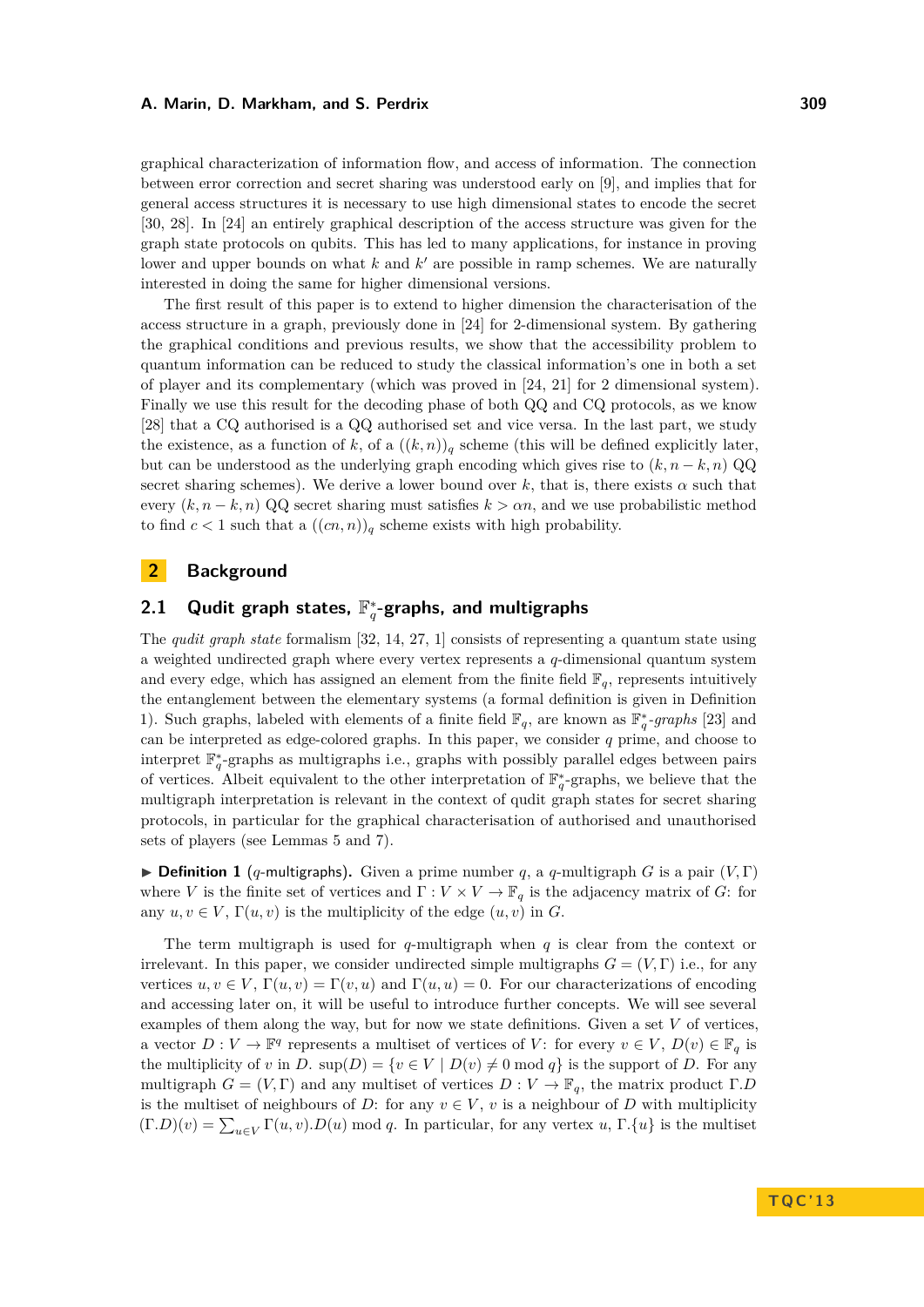of neighbours of *u*. We call  $G[D] = (V', \Gamma')$  the sub-multigraph of  $G = (V, \Gamma)$  induced by the multiset  $D: V \to \mathbb{F}_q$ , where  $V' = V \cap \text{sup}(D)$  and  $\Gamma' : V' \times V' \to \mathbb{F}_q = (u, v) \mapsto$  $D(u)$ . Γ(*u, v*).  $D(v)$  mod *q*. Notice that the multiplicity of an edge in  $G[D]$  is the multiplicity of this edge in the original graph *G* times the multiplicity in *D* of the two vertices connected by this edge. For any  $A, B \subseteq V$ ,  $\Gamma[A, B]$  denotes the submatrix of  $\Gamma$  whose columns correspond to the vertices in *A* and rows to the vertices in *B*. Γ[*A, B*] represents the edges which have one end in *A* and the other one in *B*.

 $\triangleright$  **Definition 2** (Qudit Graph State). Given a *q*-multigraph  $G = (V, \Gamma)$  with  $V = \{v_1, \ldots, v_n\}$ , let  $|G\rangle \in \mathbb{C}^{q^n}$  be its associated qudit graph state defined as

$$
|G\rangle=\frac{1}{\sqrt{q^n}}\sum_{x=(x_1,\cdots,x_n)\in\mathbb{F}_q^n}\omega^{|G[x]|}|x\rangle
$$

where  $\omega$  is the  $q^{\text{th}}$  root of unity and  $|G[x]|$  is the number of edges of the sub-multigraph  $G[x] = (V_x, \Gamma_x)$  induced by *x*, where  $V_x = \{v_i \in V, x_i \neq 0\}$  and  $\Gamma_x : V_x \times V_x \to \mathbb{F}_q$  $(v_i, v_j) \mapsto x_i x_j \Gamma(v_i, v_j).$ 

<span id="page-2-0"></span>Qudit graph states satisfy the following fundamental fixpoint property. Given a *q*multigraph  $G = (V, \Gamma)$ ,  $|G\rangle$  is the unique quantum state (up to a global phase) such that, for any  $u \in V$ ,

$$
X_u Z_{\Gamma,\{u\}} |G\rangle = |G\rangle \tag{1}
$$

where  $\Gamma$ *.*{*u*} is the multiset of neighbours of *u*,  $X = |b\rangle \mapsto |b+1 \mod q\rangle$ ,  $Z = |b\rangle \mapsto \omega^b |b\rangle$ are Pauli operators, and for any mulitset  $D: V \to \mathbb{F}_q$ ,  $Z_D := \bigotimes_{v \in V} Z_v^{D(v)}$ .

*v*3

1 2

► **Example 3.** We define the 3-multigraph  $G = (V, \Gamma)$  by  $V = \{v_1, v_2, v_3, v_4, v_5\}$ ,

*v*4

|  |  | $\begin{array}{cccc} 0 & 0 & 1 & 0 & 1 \\ 0 & 0 & 2 & 0 & 1 \\ 1 & 2 & 0 & 2 & 0 \\ 0 & 0 & 2 & 0 & 2 \\ 1 & 1 & 0 & 2 & 0 \end{array}$ |  |
|--|--|-----------------------------------------------------------------------------------------------------------------------------------------|--|
|  |  |                                                                                                                                         |  |
|  |  |                                                                                                                                         |  |

Let  $A = \{v_1, v_2\}$  be a subset of *V*, and  $D : A \rightarrow \mathbb{F}_3$  a multiset such that  $D(v_1) = 2, D(v_2) = 1$ . That is  $D = \{v_1, v_1, v_2\}$ . Then, with previous definitions, the graph induced by *D* is  $G[D] =$ *v*2

 $\ddot{ }$  $\chi$ 

 $\widehat{v_1}$ 

1

*v*2

*v*5

2

2

 $\widehat{v_1}$ The multiset of neighbours of *A* is  $\{v_1, v_2, v_5, v_5\}$ . The multiset of neighbours of *D* is

 $\{v_1, v_2, v_2, v_3\}.$ 

## **2.2 Local complementation and cut rank**

The *local complementation* [\[5\]](#page-14-5) is a graph transformation which is incredibly useful for the study of graph states  $[35]$ . Indeed, if two graphs *G* and *G'* are locally equivalent (i.e. one can transform  $G$  into  $G'$  by means of a series of local complementations), they represent the same entanglement (i.e. there exists a local unitary transformation *U* such that  $|G'\rangle = U|G\rangle$ ) [\[35\]](#page-15-8). Local complementation is extended to multigraphs as follows [\[23\]](#page-15-7): Given a *q*-multigraph  $G = (V, \Gamma), u \in V$  and  $\lambda \in \mathbb{F}_q$ , the *λ-local complementation at u of G* is the *q*-multigraph  $G\star^{\lambda}u = (V, \Gamma')$  such that  $\forall v, w \in V, v \neq w, \Gamma'(v, w) = \Gamma(v, w) + \lambda \Gamma(v, u) \Gamma(u, w) \text{ mod } q.$ Keet et al. [\[26\]](#page-15-2) have proved that for any *q*-multigraph  $G = (V, \Gamma)$ , any  $u \in V$  and any  $\lambda \in \mathbb{F}_q$ , there exists a local unitary transformation *U* such that  $|G \star^{\lambda} u\rangle = U|G\rangle$ .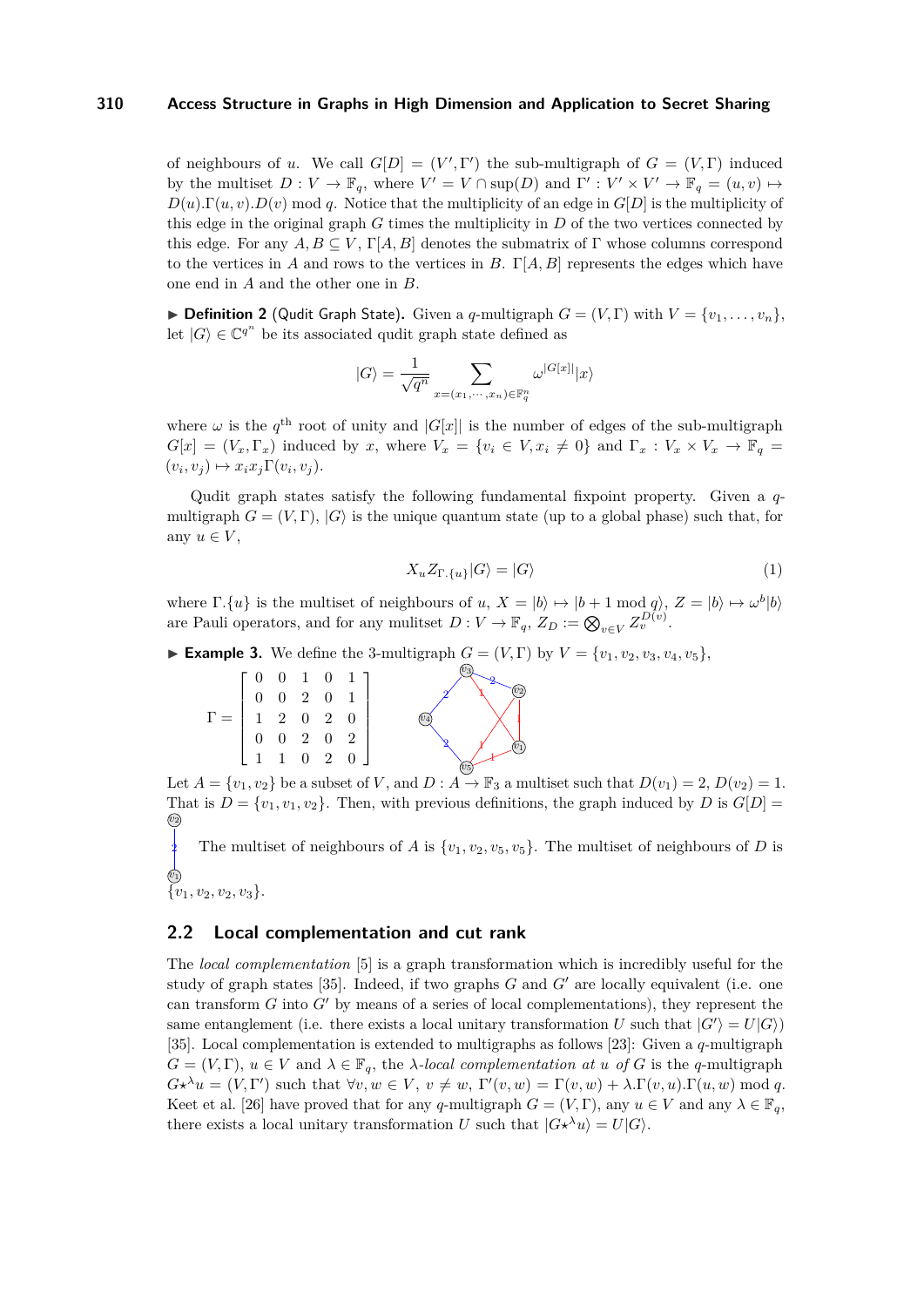The *cut rank* [\[31\]](#page-15-9) is a set function which associates with every set *B* of vertices the rank of the matrix describing the edges of the cut  $(B, V \ B)$ : Given a multigraph  $G = (V, \Gamma)$ , let  $\Gamma[B] := \Gamma[B, V \setminus B]$  be the cut matrix of the cut  $(B, V \setminus B)$ , moreover for any  $A, B \subseteq V$ , let  ${\rm rk}_G(A, B) := {\rm rank}(\Gamma[A, B])$  and  ${\rm cutr}_G(B) := {\rm rk}_G(B, V \setminus B)$  be the cut rank of *B*. Notice that  $\text{rk}_G(A, B) = \text{rk}_G(B, A)$  and  $\text{cutrk}_G(B) = \text{cutrk}_G(V \backslash B).$ 

We point out in this paper that the cut rank, which is known to be invariant by local complementation [\[23\]](#page-15-7), is a key parameter of *q*-multigraphs for the study of secret sharing protocols with qudit graph states. Indeed, Theorem [9](#page-6-0) states that the capability of a set of players to reconstruct a quantum secret is characterised by the discrete derivative of the cut rank function. Notice that the cut-rank of a bipartition is nothing but the Schmidt measure of entanglement of this bipartition in the corresponding graph state. This is shown for the qubit case in [\[17\]](#page-14-6), and easily extends to the qudit case. As a consequence, Theorem [9](#page-6-0) characterises the accessibility of a set of players as the derivative of the Schmidt measure of entanglement.

## <span id="page-3-0"></span>**2.3 Description of the encoding:**

We now introduce the encoding of classical and quantum information onto graph states (CQ and QQ respectively), which will be the starting point for the secret sharing protocols defined in section [4.](#page-6-1) For ease of notation we present the CQ encoding as deterministic, and in one basis. When used in the full CQ protocol this is randomised by measurement and choice of basis (described fully in section [4\)](#page-6-1). The ability of players to access encoded information (both classical and quantum) is fully described in graph theoretical language in section [3.](#page-4-1)

#### **CQ encoding:**

Given a multigraph  $G = (V, \Gamma)$  of order *n* and a distinguished non isolated vertex  $d \in V$ . the corresponding CQ encoding of a classical secret  $s \in \mathbb{F}_q$  among  $n-1$  players consists of the dealer preparing the state

$$
|s_L\rangle:=Z^s_{\Gamma.\{d\}}|G\backslash d\rangle
$$

and sending one qudit to each player, where  $G\{d} = (V \{d\}, \Gamma[V \{d\}, V \{d\}])$  is the multigraph obtained by removing the vertex *d* and all its incident edges.

In the CQ protocol (described in section [4\)](#page-6-1) the secret *s* is randomised by measurement on the dealer's vertex *d* of the full graph state  $|G\rangle$ , and further, the encoding is randomised by choice of measurement basis - the dealer chooses at random  $t \in T$ ,  $T \subseteq \mathbb{F}_q$  and  $|T| \geq 2$ , and measures his qudit in the associated complementary basis  $X<sup>t</sup>Z$ . Measuring in this *t* basis will correspond exactly to using the above CQ encoding of the same secret value *s* onto the complementary multigraph  $G*^td$ .

#### **QQ encoding:**

Given a multigraph  $G = (V, \Gamma)$  of order *n* and a distinguished non isolated vertex  $d \in V$ , the corresponding QQ encoding on a qudit graph state for sharing an arbitrary quantum secret  $|\phi\rangle = \sum_{j=0}^{q-1} s_j |j\rangle \in \mathbb{C}^q$  among  $n-1$  players consists, for the dealer, in preparing the state

$$
|\phi_L\rangle = \sum_{j=0}^{q-1} s_j Z_{\Gamma.\{d\}}^j |G \backslash d\rangle = \sum_{j=0}^{q-1} s_j |j_L\rangle
$$

and in sending one qudit of  $|\phi_L\rangle$  to each player.

Notice that the preparation consists in applying the map  $|j\rangle \mapsto Z_{\text{r}}^{j}$  $\int_{\Gamma_{\cdot}}^{J} |G \rangle d\rangle$  which is an isometry as long as *d* is not an isolated vertex in *G*. We describe encoding procedures in appendix [A.](#page-15-10)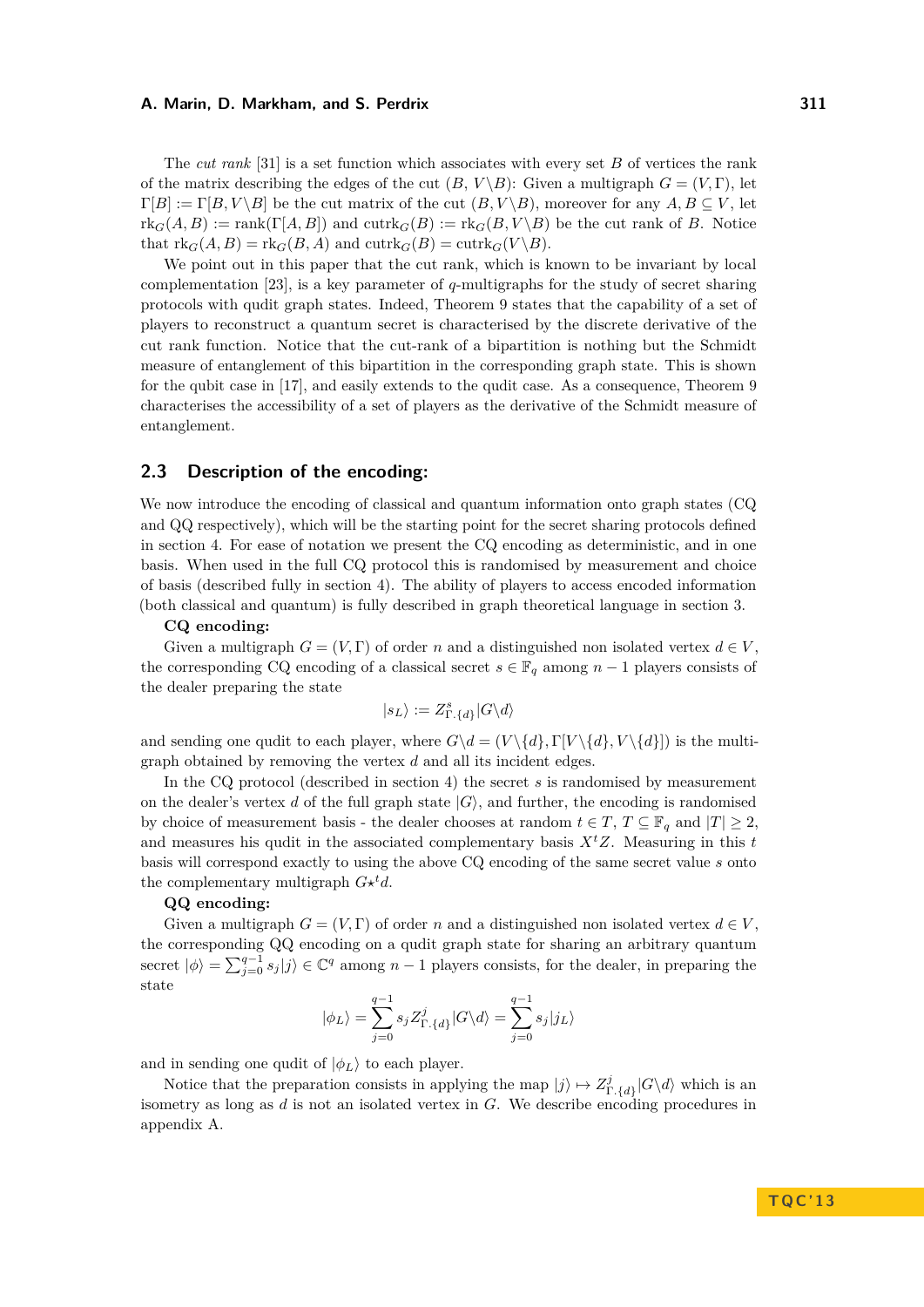The accessing structure of the protocols (i.e. the description of the sets of players which can recover the secret, as well as those which have no information about the secret) is given in the next section which provides a graphical characterisation of the accessing structure for the secret sharing protocols using these encodings. Moreover, the operations the authorised sets of players have to perform to reconstruct the secret are also described in the next section.

## <span id="page-4-1"></span>**3 Access Structure in a Graph in Higher Dimension:**

#### **3.1 Classical Information**

In this section, we show, when the secret is classical, that the protocol is perfect (i.e. every set of players is either able to recover the secret or has no information about the secret), and that the accessing structure is graphically characterised by a simple rank-based function:

<span id="page-4-2"></span>**► Theorem 4.** *Given a q-multigraph*  $G = (V, \Gamma)$  *and a distinguished vertex*  $d \in V$ , *a set*  $B \subseteq V \setminus \{d\}$  *of players can recover a classical secret for the corresponding CQ encoding if and only if*  $\pi_G(B,d) = 1$ *, where* 

$$
\pi_G(B, d) := \operatorname{cutrk}_G(B) - \operatorname{cutrk}_{G \setminus d}(B)
$$

A graphical interpretation of Theorem [4](#page-4-2) is that a set *B* is accessible if and only if the presence of the 'dealer vertex' *d* increases the rank of the cut between *B* and the rest of the vertices.

The rest of the section is dedicated to the proof of Theorem [4.](#page-4-2)

First, we prove that a set *B* of players can recover a classical secret if, roughly speaking, there exists a multiset *D* of them which is not 'seen' from outside except by the 'dealer':

<span id="page-4-0"></span>► **Lemma 5.** *Given a q-multigraph*  $G = (V, \Gamma)$  *and*  $d \in V$ , *a set*  $B \subseteq V \setminus \{d\}$  *of players can recover a classical secret for the corresponding CQ encoding if there exists a multiset*  $D: B \to \mathbb{F}_q$  *such that*  $\sup(\Gamma[B, V \setminus B], D) = \{d\}$  *i.e.,* 

 $\blacksquare$  *the number of neighbours of d in D is not congruent to* 0 mod *q*;

 $\forall u \in V \setminus (B \cup \{d\})$ , the number of neighbours of *u* in *D* is congruent to 0 mod *q*.

**Proof.** Given  $B \subseteq V$  and  $D : B \to \mathbb{F}_q$  such that  $\sup(\Gamma[B, V \setminus B], D) = \{d\}$ . W.l.o.g. we assume the multiplicity of *d* in Γ.*D* is 1 (otherwise we consider the multiset  $D' = u \mapsto$  $(\Gamma.D)(d)^{-1}.D(u)$  instead of *D*). The players in *B* can recover the secret by measuring an appropriate product of stabilizers. Indeed, there exists  $r \in \mathbb{F}_q$  such that  $\prod_{u \in B} (X_u Z_{\Gamma, \{u\}})^{D(u)} =$  $\omega^{r} X_D Z_{\Gamma,D} = Z_d \omega^{r} X_D Z_{\Gamma[V,V \setminus \{d\}],D}$ . As  $\prod_{u \in B} (X_u Z_{\Gamma,\{u\}})^{D(u)} |G\rangle = |G\rangle$ , we deduce that  $\omega^r X_D Z_{\Gamma[V,V \setminus \{d\}]}$ *.D*|*G*\*d*<sub>i</sub> = |*G*\*d*<sub>i</sub>. If the classical secret is  $s \in \mathbb{F}_q$ ,

 $\omega^{r} X_D Z_{\Gamma[V,V\setminus\{d\}],D} Z_{\Gamma,\{d\}}^{s} |G \setminus d\rangle = \omega^{r-s} Z_{\Gamma,\{d\}}^{s} X_D Z_{\Gamma[V,V\setminus\{d\}],D} |G \setminus d\rangle = \omega^{-s} Z_{\Gamma,\{d\}}^{s} |G \setminus d\rangle.$  So if the players in *B* measure according to  $\omega^r X_D Z_{\Gamma[V,V \setminus \{d\}], D}$ , they get the outcome  $-s$  mod *q*, so they recover the classical secret *s*.

Lemma [5](#page-4-0) provides a sufficient condition for a set of players to be able to reconstruct a classical secret. Notice that this reconstruction is nothing but a Pauli measurement, so it can be done by means of local Pauli measurements and classical communications.

<span id="page-4-3"></span>► Corollary 6. *Given a q-multigraph*  $G = (V, \Gamma)$ *,*  $d \in V$ *, and*  $B \subseteq V \setminus \{d\}$ *, if*  $\pi_G(B, d) = 1$ *then B can reconstruct a classical secret for the corresponding CQ encoding.*

**Proof.** Let  $F = V \setminus (B \cup \{d\})$ . According to lemma [5,](#page-4-0) *B* can recover a classical secret if there exists  $D : B \to \mathbb{F}_q$  such that  $\sup(\Gamma[B, V \setminus B].D) = \{d\}$ . W.l.o.g. we can assume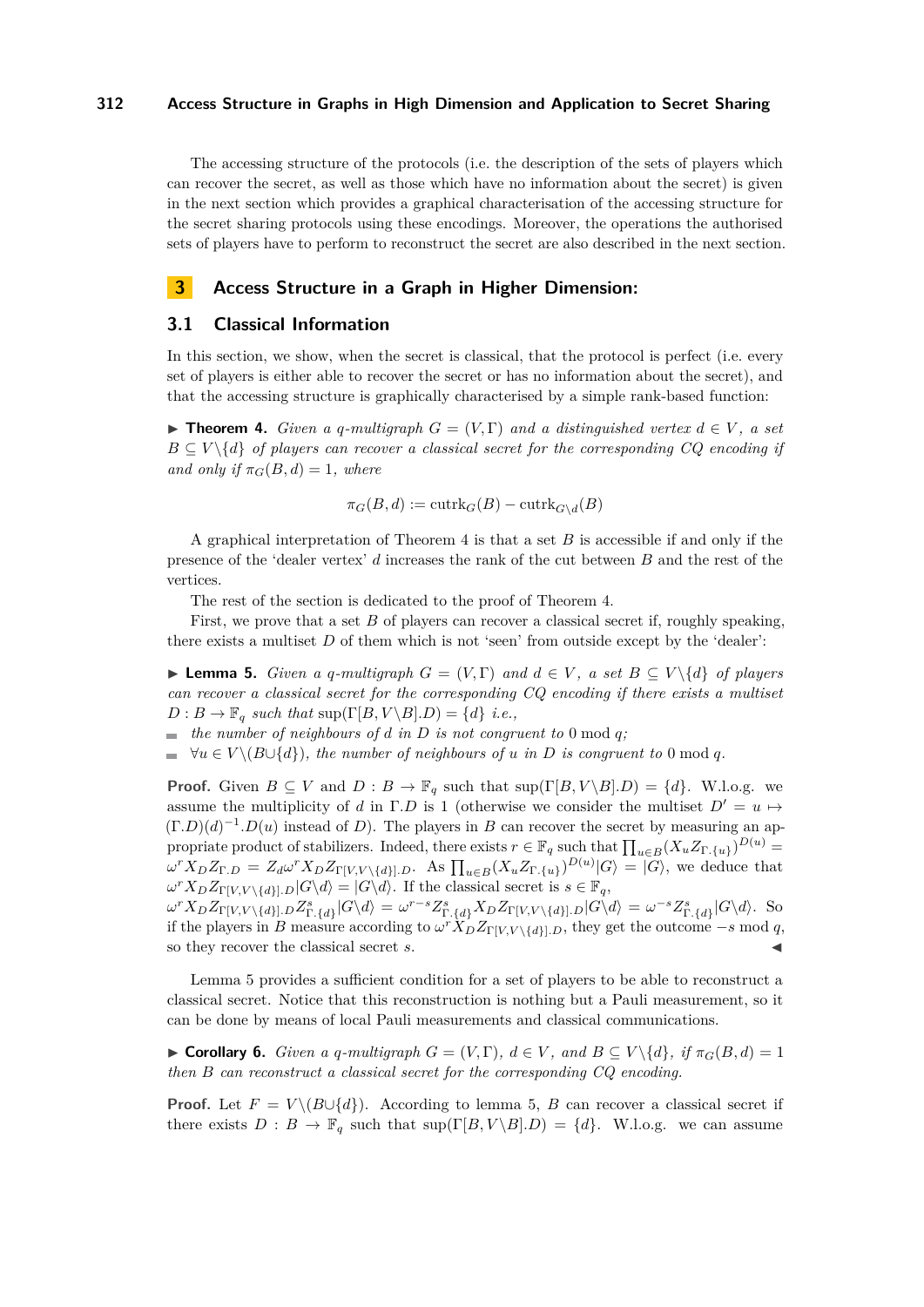that the multiplicity of *d* in  $\Gamma[B, V \setminus B]$ . *D* is one. So *B* can recover a classical secret if the system  $\left( \frac{\Gamma[B,\{d\}]}{\Gamma[B,\Gamma]}\right)$  $\Gamma[B,F]$  $\left( \frac{1}{2} \right)$   $\cdot x = \left( \frac{1}{2} \right)$ 0 has a non zero solution, which is equivalent to  $rank\left(\frac{\Gamma[B,\lbrace d\rbrace]}{\Gamma[B,\Gamma]}\right)$  $\Gamma[B,F]$  $=$  rank  $\left(\frac{\Gamma[B,\{d\}]}{\Gamma[B,\Gamma]]}\right)$  $\Gamma[B,F] \;\; \mid 0$ . Using the last column of the right-side

matrix to cancel terms of the row  $\Gamma[B, \{d\}]$ , we are finally reduced to rank  $\left(\begin{array}{c}\Gamma[B, \{d\}]\end{array}\right)$  $\Gamma[B,F]$  $\cdot$  =  $1 + \text{rank}(\Gamma[B, F])$  i.e.,  $\text{cutrk}_G(B) - \text{rk}_G(B, F) = 1 = \pi_G(B, d).$ 

In the following, a sufficient condition for a set of players to have no information about the secret is introduced: roughly speaking, a multiset of players *D* which includes the dealer *d*, can 'hide' the secret to every player who is connected to *D* with a number of edges congruent to 0 modulo *q*:

<span id="page-5-0"></span>**► Lemma 7.** *Given a q-multigraph*  $G = (V, \Gamma)$  *and*  $d \in V$ , *a set*  $B \subseteq V \setminus \{d\}$  *has no information about a classical secret for the corresponding CQ encoding if there exists D* :  $V \setminus B \to \mathbb{F}_q$ *, such that*  $D(d) \neq 0 \text{ mod } q$  *and*  $\Gamma[V \setminus B, B]$ *.D* = 0 *i.e.*,

 $\blacksquare$  *the multiplicity of d in D is not congruent to* 0 mod *q*;

 $\forall u \in B$ , the number of neighbours of *u* in *D* is congruent to 0 mod *q*.

**Proof.** W.l.o.g. we assume  $D(d) = 1 \text{ mod } q$ . Notice that  $R|G\backslash d\setminus \langle G\backslash d|R^{\dagger} = |G\backslash d\setminus \langle G\backslash d|$ with  $R = \prod_{u \in V \backslash (B \cup \{d\})} (X_u Z_{\Gamma[V \backslash \{d\}, V \backslash \{d\}].\{u\}})^{D(u)}$ . Moreover  $R.Z_{\Gamma.\{u\}}$  is only acting on  $V \setminus (B \cup \{d\})$ , so the reduced density matrix for the players in *B* is

$$
Tr_{V \setminus (B \cup \{d\})}(Z_{\Gamma \cdot \{d\}}^s | G \setminus d) \langle G \setminus d | Z^{\dagger}{}_{\Gamma \cdot \{d\}})
$$
\n
$$
= Tr_{V \setminus (B \cup \{d\})}((Z_{\Gamma \cdot \{d\}} R)^s | G \setminus d) \langle G \setminus d | (Z_{\Gamma \cdot \{d\}} R)^{\dagger s})
$$
\n
$$
= Tr_{V \setminus (B \cup \{d\})}(|G \setminus d \setminus (G \setminus d|)
$$

which does not depend on the secret, so the players in *B* have no information about the  $\blacksquare$ secret.

<span id="page-5-1"></span>► Corollary 8. *Given a q-multigraph*  $G = (V, \Gamma)$ ,  $d \in V$ , and  $B \subseteq V \setminus \{d\}$ , if  $\pi_G(B, d) = 0$ *then B has no information about the classical secret for the corresponding CQ encoding.*

**Proof.** Let  $F = V \setminus (B \cup \{d\})$ . According to lemma [7,](#page-5-0) *B* has no information about classical secret if there exists  $D: V \ B \to \mathbb{F}_q$  such that  $D(d) = 1 \text{ mod } q$  and  $\Gamma[V \ B, B] \ D = 0$ , so if  $\Gamma[F, B] \cdot C = -\Gamma[V, B] \{d\}$ , where  $C : F \to \mathbb{F}_q = u \mapsto D(u)$  is the restriction of *D* to *F*. As a consequence, *B* has no information about classical secret if the system  $\Gamma[F, B] \cdot x = -\Gamma[V, B] \cdot \{d\}$  has a non zero solution, which is equivalent to find a non zero solution to the system  $\Gamma[F, B] \cdot x = \Gamma[V, B] \cdot \{d\}$ , so if  $\text{rank}(\Gamma[F, B]) = \text{rank}(\Gamma[V \setminus B, B])$  i.e.,  $\pi_G(B,d) = 0.$ 

**Proof of Theorem [4.](#page-4-2)** The proof of Theorem [4](#page-4-2) follows from Corollaries [6](#page-4-3) and [8](#page-5-1) and the fact that for every  $B, 0 \leq \pi_G(B, d) \leq 1$ . It proves that the encoding is perfect i.e., every set of players is either able to reconstruct the secret (when  $\pi_G(B, d) = 1$ ) or has no information about the secret (when  $\pi_G(B, d) = 0$ ).

### **3.2 Quantum Information**

In the following we prove that the accessibility of a set a players is characterised by the derivative of the cut-rank function with respect to the dealer.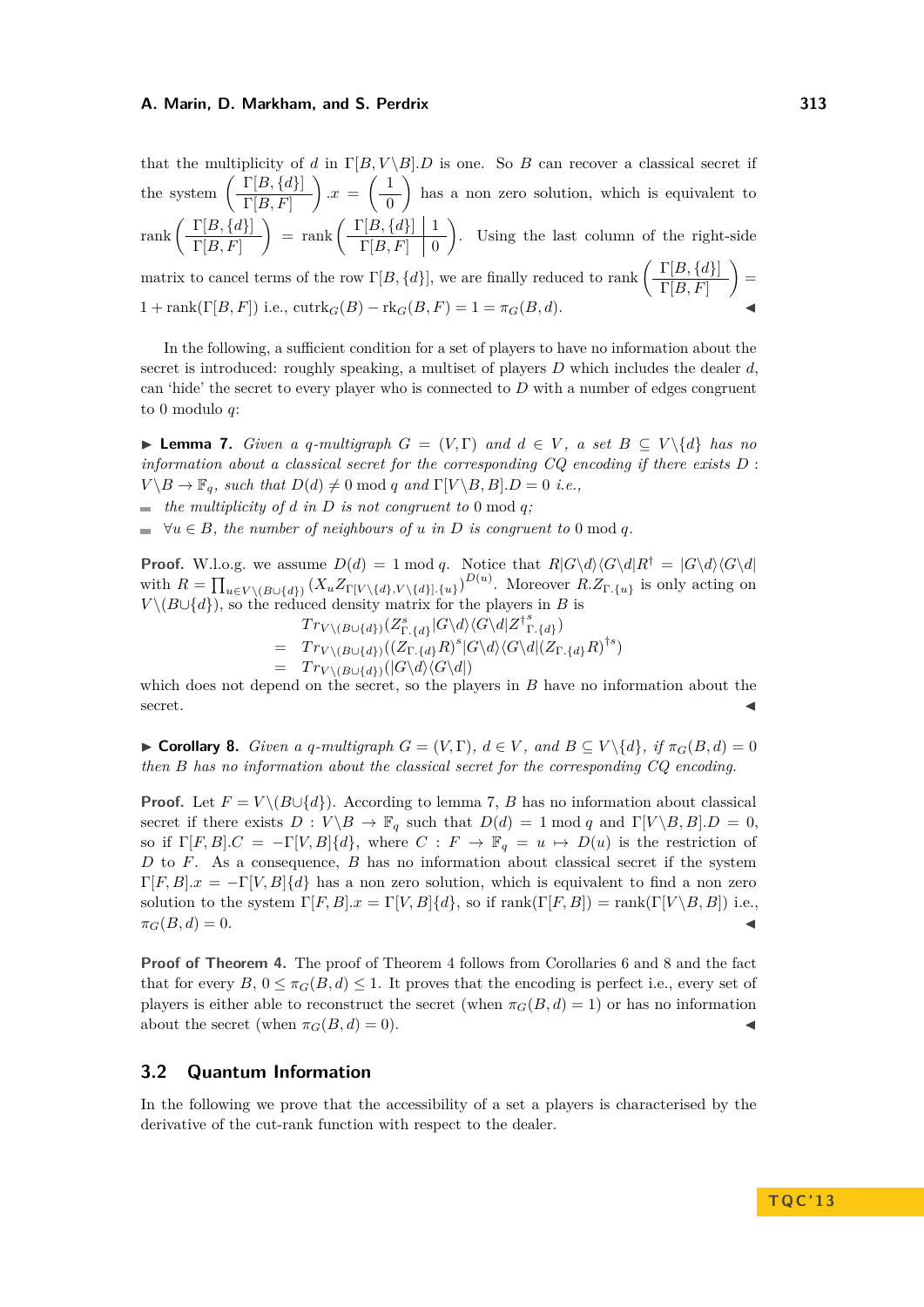<span id="page-6-0"></span>**► Theorem 9.** *Given a q-multigraph G with a distinguished dealer*  $d \in V(G)$ , *a set*  $B \subseteq$  $V(G)\$ { $d$ } *of players can recover a quantum secret in the corresponding QQ encoding iff* 

$$
\partial_d \mathrm{cutrk}_G(B) = -1
$$

*where*  $\partial_d$ cutrk $_G(B) = \text{cutrk}_G(B \cup \{d\}) - \text{cutrk}_G(B)$  *is the discrete derivative of* cutrk<sub>*G</sub> in B*</sub> *with respect to d.*

**Proof.** It is known that *B* can access a quantum secret in *G* iff *B* can access a classical secret in two mutual unbiased bases, say in *G* and  $G*^1 d$  [\[28\]](#page-15-3). Moreover *B* can access a classical secret in *G* iff  $\pi_G(B, d) = 1$ , where  $\pi_G(B, d) = \text{cutrk}_G(B) - \text{rk}_G(B, V \setminus (B \cup \{d\})).$ 

 $(\Rightarrow)$  If *B* can access a quantum secret, *B* can access a classical secret and *V* \( $B\cup\{d\}$ ) has no information about a quantum secret [\[9\]](#page-14-1), which implies that  $V \setminus (B \cup \{d\})$  cannot access a classical secret. Thus  $\pi_G(B, d) = 1$  and  $\pi_G(V \setminus (B \cup \{d\}), \{d\}) = 0$ . As a consequence  $\pi_G(B, d)$  $\pi_G(V \setminus (B \cup \{d\})$ ,  $\{d\}) = 1$ , so  $1 = \text{cutrk}(B) - \text{rk}_G(B, V \setminus (B \cup \{d\})) - \text{cutrk}(V \setminus (B \cup \{d\})) +$  $rk_G(V \setminus (B \cup \{d\}), B) = \text{cutrk}(B) - \text{cutrk}(V \setminus (B \cup \{d\})) = \text{cutrk}(B) - \text{cutrk}(B \cup \{d\}).$ 

 $(\Leftarrow)$  If cutrk $_G(B) = \text{cutrk}_G(B \cup \{d\}) + 1$ , then  $\pi_G(B, \{d\}) = 1$ , so *B* can access a classical secret in *G*. Moreover, since the cut rank is invariant by local complementation [\[23\]](#page-15-7), cutrk $_{G*^1d}(B) = \text{cutrk}_{G*^1d}(B \cup \{d\}) + 1$ , so *B* can also access a classical secret in  $G*^1d$ .

Notice that for any set *B* of players,  $\partial_d$ cutrk $_G(B) \in \{-1, 0, 1\}$ : if  $\partial_d$ cutrk $_G(B) = -1$ , *B* can recover the quantum secret; if  $\partial_d$ cutrk $_G(B) = 1$  they have no information since *V* \(*B*∪{*d*}) can recover the quantum secret; and if  $\partial_d$ cutrk $_G(B) = 0$  they have some partial information about the secret.

Since the cut rank function is submodular [\[31\]](#page-15-9), its derivative is monotonic (decreasing): if  $B \subseteq B'$ ,  $\partial_d \text{cutrk}_G(B) \geq \partial_d \text{cutrk}(B')$ . Indeed, if *B* can recover the secret, any superset *B*<sup>*i*</sup> of *B* can recover it too; and if  $B'$  has no information about the secret, any subset *B* of  $B'$ has no information too.

## <span id="page-6-1"></span>**4 Application to CQ and QQ protocols**

We now see how the encoding of section [2.3,](#page-3-0) and the results on access structures in section [3](#page-4-1) can be used to provide secret sharing protocols. Following the prescription of [\[28\]](#page-15-3) (based on [\[30,](#page-15-1) [26\]](#page-15-2), see also [\[29\]](#page-15-11)) we will now introduce two protocols, one for sharing classical secrets over a quantum channel  $(CQ)$  and one for sharing a quantum secret  $(QQ)$ , both based on a graph state associated with a multigraph. Both protocols can be understood as using the graph state as a channel between the dealer (associated with vertex *d*) and the players (the remaining vertices). In the CQ case this channel is used to perform an Ekert-like key distribution protocol between the dealer and authorised players, so that when completed the dealer and authorised players will share a random 'dit' string which is unknown to anybody else. In the QQ case the channel is used to teleport the secret to the players such that only authorised sets of players can access the information (the QQ encoding in section [2.3](#page-3-0) can be understood as this teleportation, see Appendix [A\)](#page-15-10). More details on the protocols and their relation to each other as well as error correction can be found in [\[28\]](#page-15-3).

## <span id="page-6-2"></span>**4.1 Detailed protocols**

Before we write the full protocols out, we first review some background on the graph state formalism, which will be the key in seeing how the stabilisers can be used to specify how authorised sets can access the information, given the satisfaction of the conditions outlined in the previous section.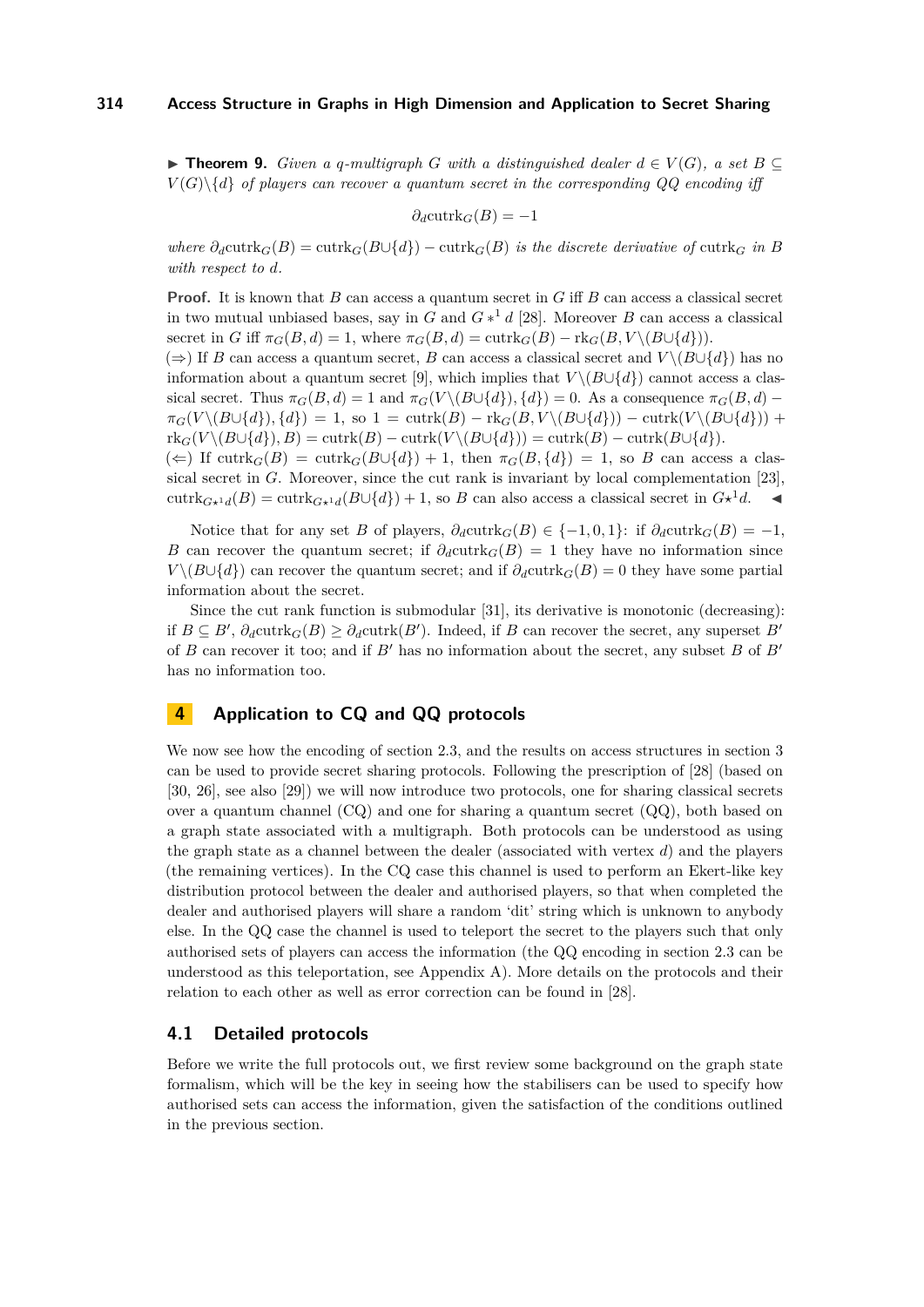Given a multigraph  $G = (V, \Gamma)$ , we begin with an illustrative expansion of the graph state  $|G\rangle_V$  according to the *d*,  $V \setminus \{d\}$  partition.

$$
|G\rangle = \frac{1}{\sqrt{q^n}} \sum_{x \in \mathbb{F}_q^n} \omega^{|G[x]|} |x\rangle_V = \frac{1}{\sqrt{q}} \sum_s |s\rangle_d Z^s_{\Gamma, \{d\}} |G \backslash d\rangle_{V \backslash \{d\}}
$$
  

$$
= \frac{1}{\sqrt{q}} \sum_s |s\rangle_d |s_L\rangle_{V \backslash \{d\}}
$$
  

$$
= \frac{1}{\sqrt{q}} \sum_s |s(t)\rangle_d |s_L(t)\rangle_{V \backslash \{d\}},
$$

for any  $t \in \mathbb{F}_q$ , where the second line follows from definitions in section [2.3,](#page-3-0) corresponding to the CQ encoding achieved by the dealer measuring in the *Z* basis. The third line corresponds to when the dealer measures in bases  $X<sup>t</sup>Z$  (explained in more detail later), where they are defined as  $|s(0)\rangle = |s\rangle$ , and  $|s(t)\rangle = \frac{1}{\sqrt{q}} \sum_{j=0}^{q-1} \omega^{\frac{j(j-t)}{2t} - st^{-1}j} |j\rangle$  for  $t = 1...q - 1$ , so that  $X^t Z |s(t)\rangle = \omega^s |s(t)\rangle$ , and further  $|s(0)_L\rangle = |s_L\rangle = Z^s_{\Gamma,\{d\}}|G\setminus d\rangle$  and  $|s_L(t)\rangle :=$  $\frac{1}{\sqrt{q}}\sum_{k=0}^{q-1}\omega^{\frac{-k(k-t)}{2t}+st^{-1}k}|k_L\rangle$  for  $t=1...q-1$ . The state  $|s(t)_L\rangle_{V\setminus\{d\}}$  is equivalent to the CQ encoding of *i* on graph  $G *^t d$  [\[26\]](#page-15-2).

We now look at how the conditions for access arrived at in section [3](#page-4-1) can be used, along with the stabiliser (or "fixed point") condition [\(1\)](#page-2-0), to eventually see how authorised sets can access the information in the CQ and QQ protocols. We start with the QQ case, which is enough to imply the CQ case (see [\[28\]](#page-15-3)). Suppose a set of players  $B \subset V \setminus \{d\}$  has access to quantum information in a graph  $G = (V, \Gamma)$ . We proved with Theorem [9](#page-6-0) that *B* can access QQ encoded quantum information in *G* if and only if *B* can access the CQ encoded classical information in *G* and  $V \setminus (B \cup \{d\})$  cannot. Thus, by rewriting lemma [5](#page-4-0) and [7](#page-5-0) applied to *B* and  $V \setminus (B \cup \{d\})$ , we have: there exists  $D : B \to \mathbb{F}_q$  and  $C : B \cup \{d\} \to \mathbb{F}_q$  such that  $C(d) = 1$ and  $\begin{cases} \sup(\Gamma[B, V \setminus B], D) = \{d\} \\ \lim_{\Gamma[B \cup \{d\}} V \setminus (B \cup \{d\}) \setminus C] = 0 \end{cases}$  (A)

 $\Gamma[B\cup\{d\}, V\setminus (B\cup\{d\})]$ *.C* = 0 (B)

Now, call  $K_i = X_i Z_{\Gamma_i \{i\}}$  and  $k_i = X_i Z_{\Gamma[V \setminus \{d\}, V \setminus \{d\}]\{i\}}$  (these are the fixpoint operators, or stabilisers for graphs *G* and  $G\d$  respectively according to [\(1\)](#page-2-0)).

First we have  $K_C = K_d \prod_{i \in B} K_i^{C(i)} = X_d Z_d^{\beta} Z_{\Gamma, \{d\}} \prod_{i \in B} k_i^{C(i)}$  with  $\beta = \Gamma.C(d)$ . Then  $Z_{\Gamma \cdot \{d\}} \prod_{i \in B} k_i^{C(i)} = \omega^{\lambda} \prod_{i \in B} X_i^{C(i)} Z_i^{\Gamma \cdot C(i)}$ , with  $\lambda = \sum_{i,j \in B \cup \{d\}, j < i} \Gamma(j,i) C(j) C(i)$ .

Next  $K_D$  satisfies  $K_D = \prod_{i \in B} K_i^{D(i)} = Z_d^{\alpha} \prod_{i \in B} k_i^{D(i)}$ , with  $\alpha = \Gamma.D(d) \neq 0$  since (A), and  $\prod_{i\in B} k_i^{D(i)} = \omega^{\lambda'} \prod_{i\in B} X_i^{D(i)} Z_i^{\Gamma.D(i)}, \lambda' = \sum_{i,j\in B, j$ 

Later we will suppose  $\alpha = 1$  (change *D* to  $\alpha^{-1}$ , *D* if necessary). Hence  $K_C^t K_D^{1-t\beta} |G\rangle = \omega^{\frac{t(t-1)}{2}\beta} X_d^t Z_d. [Z_{\Gamma, \{d\}} \prod_{i \in B} k_i^{C(i)} \Big]^t [\prod_{i \in B} k_i^{D(i)} \Big]^{1-t\beta} |G\rangle = |G\rangle$ 

which is a stabiliser / fixpoint equation involving operators only in *d* and *B* which will be used to inform which measurements should be made to recover the secret in the CQ case, and how to find the QQ decoding operation. We can rewrite this as follows

$$
\left[Z_{\Gamma,\{d\}}\prod_{i\in B} k_i^{C(i)}\right]^t \left[\prod_{i\in B} k_i^{D(i)}\right]^{1-t\beta} = \omega^c \prod_{i\in B} X_i^{x_i(t)} Z_i^{z_i(t)} \text{ with}
$$

$$
x_i(t) = tC(i) + (1-t\beta)D(i)
$$
(2)

$$
z_i(t) = t \Gamma.C(i) + (1 - t\beta)\Gamma.D(i),
$$
\n(3)

<span id="page-7-2"></span><span id="page-7-1"></span><span id="page-7-0"></span>
$$
c = t^2 \lambda' + (1 - t\beta)^2 \lambda + t(1 - t\beta) \sum_{i,j \in B} \Gamma(i,j) C(i) D(j)
$$
\n(4)

and we further define

$$
f_t(r) := -r - c - \frac{t(t-1)}{2}\beta.
$$
\n(5)

We can then see that given the state  $|G\rangle_V$ , if the dealer measures  $X^tZ$ , getting result  $\omega^{s(t)}$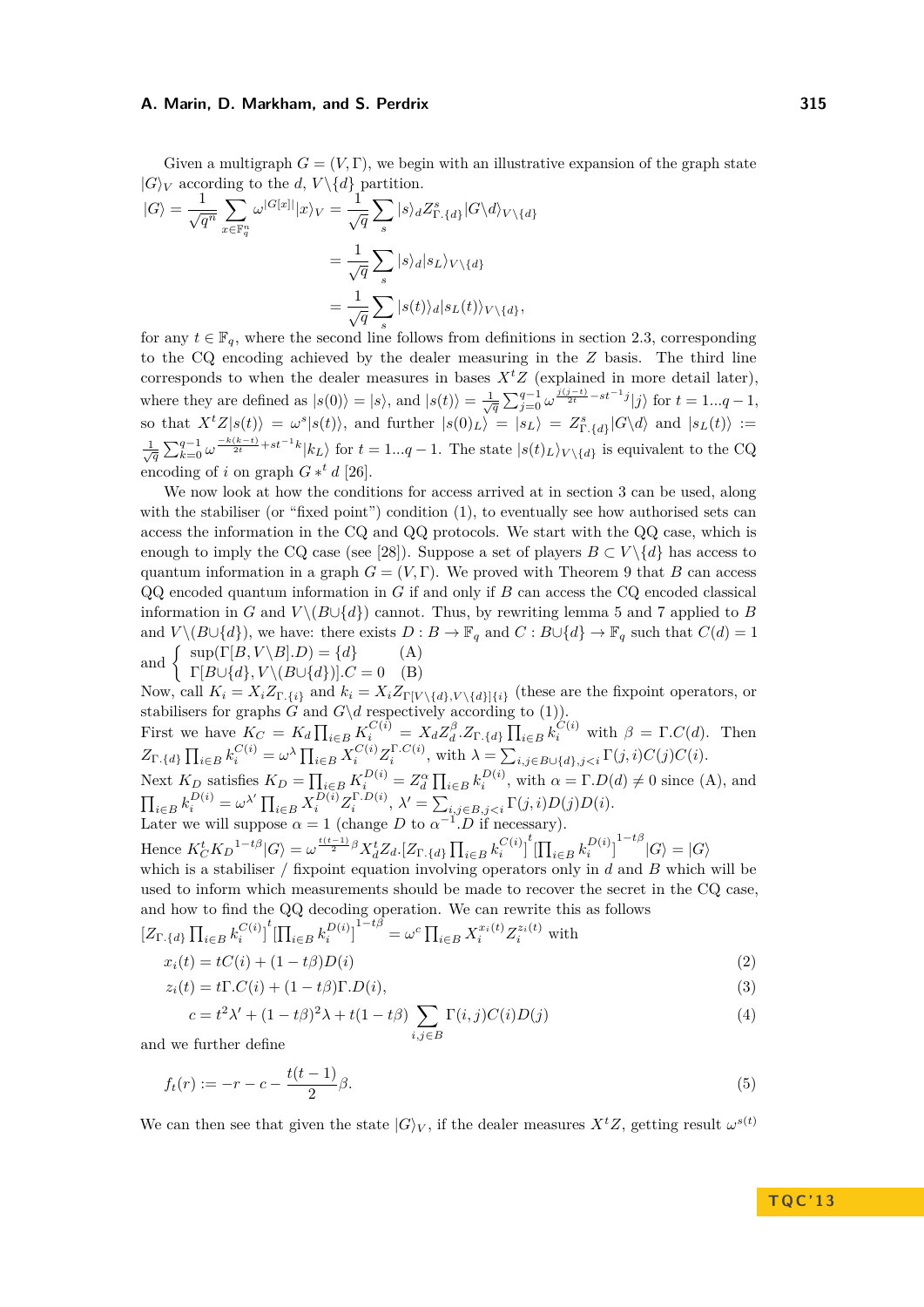and each player *i* in *B* measures its qudit in the  $X^{x_i(t)}Z^{z_i(t)}$  bases, denoting their results  $m_i(t)$ , if we define  $m(t) = f_t^{-1}(\sum_i m_i(t))$ , then the fixpoint stabiliser conditions imply  $m(t) = s(t)$ . This will be the basis of the CQ accessing strategy.

For the QQ accessing, we define operators  $U_B$  and  $V_B$  only acting on  $B$  such that  $U_B := \prod_{i \in B} k_i^{-D(i)}$ , which satisfies  $U_B |s_L\rangle = \omega^s |s_L\rangle$  and  $V_B := Z_{\Gamma,\{d\}} \prod_{i \in B} k_i^{C(i) - \beta D(i)}$ , which satisfies  $V_B|s_L\rangle = |(s+1)_L\rangle$ .

We also define the extended Bell basis as the following bipartite states over a system  ${a, b}$ :  $\forall k,l \in F_q, |\beta_{k,l}\rangle_{ab} = Z_a^k X_b^l \sum_{i \in \mathbb{F}_q} \frac{|ii\rangle_{ab}}{\sqrt{q}}$ . The result  $(k,l)$  of a measurement over  $\{a,b\}$  in the Bell basis yield the state as  $|\beta_{k,l}\rangle_{ab}$ .

**CQ Protocol:** Let *T* be a subset of  $\{0, \dots, q-1\}$ ,  $|T| \geq 2$ 

**1.** The dealer prepares the graph state  $|G\rangle = \frac{1}{\sqrt{q}}$ X*q*−1 *i*=0  $|i(t)\rangle_d|i'_L(t)\rangle_{V\setminus\{d\}}$  and sends one

qudit of the state to each player.

- **2.** The dealer randomly measures its qudit among the bases:  $\{X^tZ\}_{t\in T}$  and denotes the result  $\omega^{s(t)}$ . That leaves the state over the players on  $|i(t)_L\rangle_{V\setminus\{d\}}$ .
- **3.** A player *b* ∈ *B* randomly chooses  $t'$  ∈ *T* and send  $t'$  to the other players in *B* using their private channel.
- **4.** Each player *i* in *B* measures its qudit in the  $X^{x_i(t')}Z^{z_i(t')}$  bases (see [\(2\)](#page-7-0),[\(3\)](#page-7-1)) and sends the result  $\omega^{m_i(t')} \in \{1, \omega, ..., \omega^{q-1}\}$  to *b*.
- **5.** *b* computes  $m(t') = f_{t'}^{-1}(\sum_i m_i(t'))$  (see [\(5\)](#page-7-2)).
- **6.** Repeat step 1. 2. 3.  $p \rightarrow \infty$  times. The list of measurement results  $s(t)$  and  $m(t')$  are the raw keys of the dealer and players *B* respectively.
- **7.** SECURITY TEST: Follow standard QKD security steps. Through public discussion between *d* and *B* first sift the key followed by standard error correction and privacy amplification to generate a secure key (see [\[28\]](#page-15-3) and [\[34\]](#page-15-12)).

Correctness : After the QKD security steps the dealer and the authorised set *B* will be able to share a perfectly secure random key. Furthermore, QQ unauthorised sets for the same graph will not be able to establish such a key (see [\[28\]](#page-15-3) for proofs).

**QQ Protocol:** Let  $|\zeta\rangle_S = \sum_{i=0}^{q-1} s_i |i\rangle_S \in \mathbb{C}^q$  be a quantum secret.

- **1.** A dealer prepares the state  $\frac{1}{\sqrt{q}}$ X*q*−1 *i*=0  $s_i Z^i_{\Gamma_{\text{-}}\{d\}} |G \backslash d \rangle_{V \backslash \{d\}}$
- **2.** The dealer sends one qudit of the resultant state to each player.
- **3.** (measurement) The authorized set *B* uses two ancillas qudits  $\{a_1, a_2\}$  prepared in the Bell pair state  $|\beta_{00}\rangle_{a_1a_2}$ , and performs the following two commuting projective measurement on  $\{Ba_1\}$ ,  $V_B^{-1}X_{a_1}^{-1}$  and  $U_BZ_{a_1}^{-1}$  on , with result denoted *k* and *l* respectively.
- **4.** (correction) *B* applies  $Z^k X^{-l}$  over the second ancilla  $\{a_2\}$ .

Correctness:  $U_B$  and  $V_B$  satisfy  $U_B|i_L\rangle_{V\setminus\{d\}} = \omega^i|i_L\rangle_{V\setminus\{d\}}$ , and  $V_B|i_L\rangle_{V\setminus\{d\}} = |(i +$ 1)<sub>L</sub> $\rangle$ <sub>*V* \{*d*}</sub>  $\forall i \in \mathbb{F}_q$ . We can rewrite the state over  $V \setminus \{d\} \cup \{a_1, a_2\}$  as:

$$
\begin{array}{lll} &\sum_{i\in\mathbb{F}_q}s_i|i_L\rangle_{V\backslash\{d\}}\sum_{j\in\mathbb{F}_q}\frac{|jj\rangle_{a_1a_2}}{\sqrt{q}}.\\ &=&\frac{1}{\sqrt{q}}\sum_{l\in\mathbb{F}_q}I_{V\backslash\{d\}}X^l_{a_1}X^l_{a_2}\sum_{i\in\mathbb{F}_q}|i_Li\rangle_{V\backslash\{d\}a_1}s_i|i\rangle_{a_2}\\ &=&\frac{1}{\sqrt{q}}\sum_{l\in\mathbb{F}_q}I_{V\backslash\{d\}}X^l_{a_1}X^l_{a_2}\sum_{k\in\mathbb{F}_q}\sum_{i\in\mathbb{F}_q}\omega^{k.i}\frac{|i_Li\rangle_{V\backslash\{d\}a_1}}{q}\sum_{j}\omega^{-k.j}s_j|j\rangle_{a_2}\\ &=&\frac{1}{\sqrt{q}}\sum_{l\in\mathbb{F}_q}I_{V\backslash\{d\}}X^l_{a_1}X^l_{a_2}\sum_{k\in\mathbb{F}_q}U^k_{B}I_{a_1}Z^{-k}_{a_2}\sum_{i\in\mathbb{F}_q}\frac{|i_Li\rangle_{V\backslash\{d\}a_1}}{q}\sum_{j}\sum_{j\in\mathbb{F}_q}s_j|j\rangle_{a_2}\\ &=&\frac{1}{q}\sum_{l,k\in\mathbb{F}_q}U^k_{B}X^l_{a_1}\sum_{i\in\mathbb{F}_q}\frac{|i_Li\rangle_{V\backslash\{d\}a_1}}{\sqrt{q}}X^l_{a_2}Z^{-k}_{a_2}\sum_{j\in\mathbb{F}_q}s_j|j\rangle_{a_2}\end{array}
$$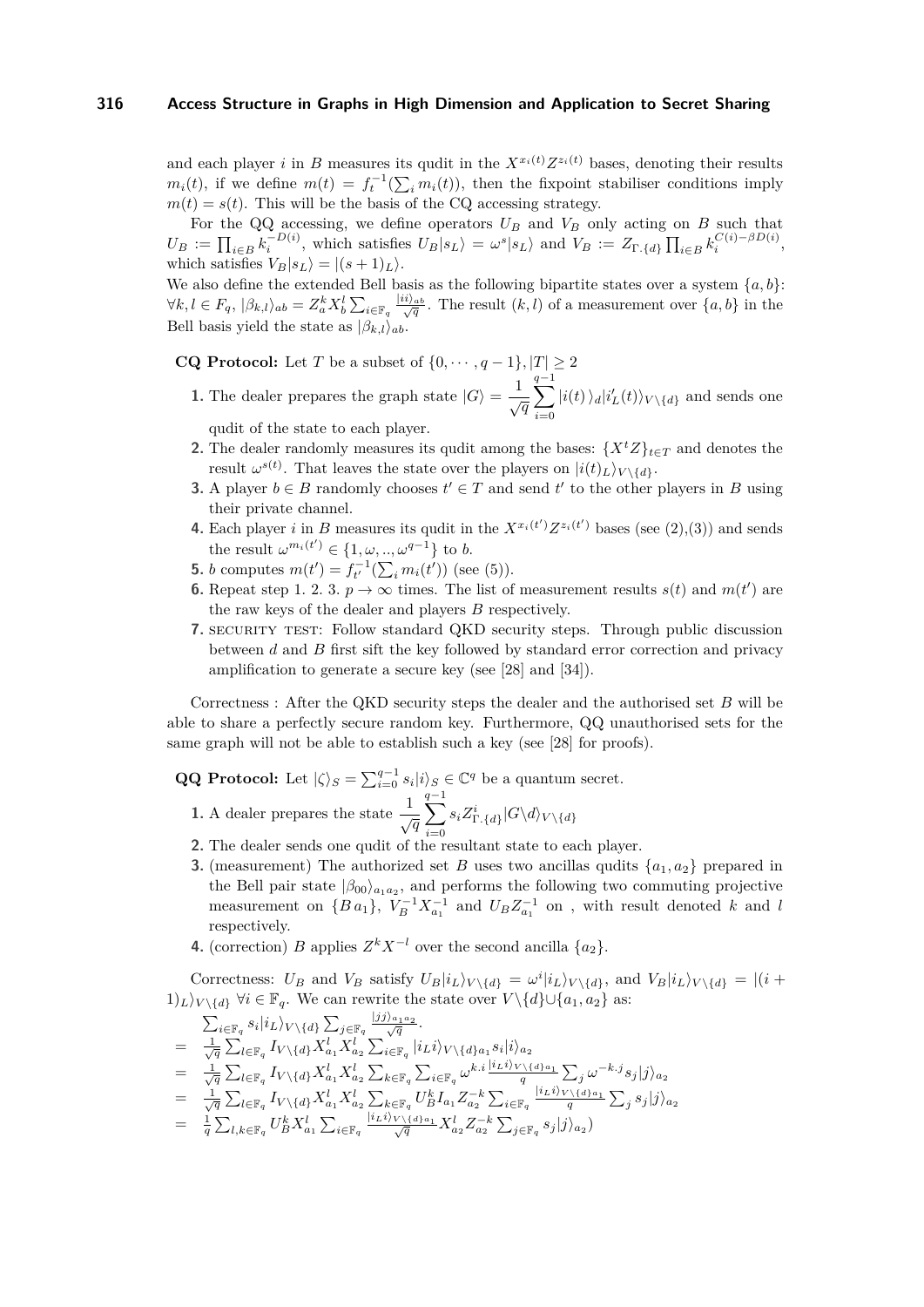<span id="page-9-0"></span>**Table 1** List of typical subsets *B* of 4 players in the Reed Solomon Graph State described in Fig [1a.](#page-10-0) For each  $B, B \cup \{u \in V \setminus B \mid \sum_{v \in B} D(v) \cdot \Gamma(u, v) \neq 0 \mod q\} = B \cup \{d\} = B \cup \{d\}$  ${u \in V \setminus (B \cup \{d\}) \mid \sum_{v \in B \cup \{d\}} C(v) \cdot \Gamma(v, u) \neq 0 \text{ mod } q},$  meaning that *B* can access quantum information, whereas  $V \setminus (B \cup \{d\})$ , that is all subset of 3 players, cannot. (The remaining subsets are covered by symmetry.)

|                      | $(D(b))_{b\in Bs}$ | $(C(b))_{b \in d \cup B}$ |                          | $(D(b))_{b\in Bs}$ | $(C(b))_{b\in d\cup B}$ |
|----------------------|--------------------|---------------------------|--------------------------|--------------------|-------------------------|
| $v_7, v_1, v_2, v_3$ | 1, 0, 0, 0)        | (1,0,4,3,6)               | $v_6, v_1, v_2, v_3$     | (1, 0, 0, 0)       | 1, 0, 2, 2, 1           |
| $v_5, v_1, v_2, v_3$ | 1, 0, 0, 0)        | 1, 0, 3, 4, 1             | $v_4, v_1, v_2, v_3$     | (1, 0, 0, 0)       | 1, 0, 4, 6, 2           |
| $v_6, v_7, v_2, v_3$ | (3, 1, 0, 0)       | (1,0,0,1,3)               | $v_6, v_7, v_1, v_2$     | (1, 4, 0, 0)       | (1,0,0,3,6)             |
| $v_6, v_7, v_1, v_3$ | (4, 1, 0, 0)       | (1,0,0,5,5)               | $v_5, v_7, v_2, v_3$     | (3, 4, 0, 0)       | 1, 0, 0, 6, 1           |
| $v_5, v_7, v_1, v_2$ | 1, 1, 0, 0)        | (1,0,0,2,1)               | $v_5, v_7, v_1, v_3$     | (4, 3, 0, 0)       | 1, 0, 0, 1, 4           |
| $v_4, v_7, v_2, v_3$ | (4, 1, 0, 0)       | (1,0,0,2,2)               | $v_4, v_7, v_1, v_3$     | 3, 4, 0, 0         | 1, 0, 0, 6, 1           |
| $v_5, v_6, v_1, v_2$ | (3, 1, 0, 0)       | (1,0,0,1,3)               | $v_5, v_6, v_1, v_3$     | (1,6,0,0)          | 1, 0, 0, 4, 3           |
| $v_5, v_6, v_7, v_3$ | (2, 2, 1, 0)       | (1,0,0,0,2)               | $v_5, v_6, v_7, v_2$     | (4, 1, 1, 0)       | 1, 0, 0, 0, 5)          |
| $v_5, v_6, v_7, v_1$ | (5,6,1,0)          | (1,0,0,0,6)               | $v_4, v_5, v_7, v_3$     | 1, 1, 1, 0         | 1, 0, 0, 0, 6           |
| $v_4, v_5, v_7, v_1$ | (4,6,1,0)          | (1,0,0,0,3)               | $\{v_4, v_5, v_7, v_2\}$ | (6, 1, 4, 0)       | (1,0,0,0,3)             |
| $v_4, v_5, v_6, v_7$ | (5,6,1,2)          | (1,0,0,0,0)               |                          |                    |                         |
|                      |                    |                           |                          |                    |                         |

As  $V_B^{-1} X_{a_1}^{-1} (U_B^k X_{a_1}^l \sum_{i \in \mathbb{F}_q} \frac{|i_L i\rangle_{V \setminus \{d\}a_1}}{\sqrt{q}}) = \omega^k U_B^k X_{a_1}^l \sum_{i \in \mathbb{F}_q} \frac{|i_L i\rangle_{V \setminus \{d\}a_1}}{\sqrt{q}}$  and  $U_B Z_{a_1}^{-1}(U_B^k X_{a_1}^l \sum_{i \in \mathbb{F}_q} \frac{|i_L i\rangle_{V \setminus \{d\}a_1}}{\sqrt{q}}) = \omega^l U_B^k X_{a_1}^l \sum_{i \in \mathbb{F}_q} \frac{|i_L i\rangle_{V \setminus \{d\}a_1}}{\sqrt{q}}$ , the projective measurement according to  $V_B^{-1} X_{a_1}^{-1}$  and  $U_B Z_{a_1}^{-1}$  reveals the syndrome  $(k, l)$ , such that the correction  $Z^k X^{-l}$  over the ancilla  $\{a_2\}$  leaves the state as  $\sum_i s_i |i\rangle_{a_2}$ .

## **4.2 Example**

We illustrate the use of characterisation of the access structure in a multigraph with a Reed Solomon Graph State that allows a quantum secret (or equivalently a random key of *dits*) to be shared between a dealer and all subset of at least  $\frac{n+1}{2}$  players among a set of *n* players over a field of *q* elements, with  $q \geq n$ . We refer to [\[29\]](#page-15-11), [\[9\]](#page-14-1) for more details about Reed Solomon Graph for secret sharing.

We saw  $B \subset V \setminus \{d\}$  can access quantum information with respect to *d* in *G* iff there exist  $D: B \to \mathbb{F}_q$  and  $C: B \cup \{d\} \to \mathbb{F}_q$  such that  $C(d) = 1$  and

$$
sup(\Gamma[B, V \setminus B].D) = \{d\}
$$

$$
\Gamma[B \cup \{d\}, V \setminus (B \cup \{d\})].C = 0
$$

We rewritte these conditions in the following way:  $B \subset V \setminus \{d\}$  can access quantum information in *G* iff there exist  $D : B \to \mathbb{F}_q$  and  $C : B \cup \{d\} \to \mathbb{F}_q$  such that  $C(d) = 1$  and  $\int$  *B* ∪ {*u* ∈ *V* \*B* |  $\sum_{v \in B} D(v) \cdot \Gamma(u, v) \neq 0 \mod q$ } = *B* ∪ {*d*}*.* (5) *B* ∪ {*d*} ∪ {*u* ∈ *V* \(*B*∪{*d*}) |  $\sum_{v \in B \cup \{d\}} C(v) \cdot \Gamma(v, u) \neq 0 \mod q$ } = *B* ∪ {*d*} (6)

For  $A: V \to \mathbb{F}_q$ , we call  $\mathcal{G}_A = (V_A, \Gamma_A)$  the subgraph induced by *A* and its neighbours such that:  $V_A = \sup(A) \cup \{v \in V \setminus \sup(A) \mid \Gamma[\sup(A), V \setminus \sup(A)] \cdot A(v) \neq 0 \mod q\}$ and  $\forall v_i \in \text{sup}(A)$ ,  $\begin{cases} \Gamma_A(v_i, v_j) = A(v_i)A(v_j) \cdot \Gamma(v_i, v_j) & \text{if } v_j \in \text{sup}(A) \\ \Gamma_A(v_i, v_j) = A(v_i) \cdot \Gamma(v_i, v_j) & \text{if } v_j \in V \setminus \text{sup}(A) \end{cases}$  $\Gamma_A(v_i, v_j) = A(v_i)\Gamma(v_i, v_j)$  if  $v_j \in V_A \setminus {\rm sup}(A)$ 

For example, let  $G = (V, \Gamma), d \in V, |V| = 8$ , be the  $(4, 3, 7)_7$  Reed Solomon Graph State given in Fig [1a.](#page-10-0) Such a graph can be used by dealer *d* to encode any quantum secret  $|\xi\rangle \in \mathbb{C}^7$  and share it between 7 players such that all subset of at least 4 players can recover the secret, whereas any subset of 3 players or less cannot have any information about it. We can reprove this result using the previous graph characterisation, that is by checking if conditions (5) (6) are satisfied in a basis *G* for all subset  $B \subset V \setminus \{d\}$  of 4 players. In fig [1b,](#page-10-1) we give the relevant induced graphs for two different subsets *B*. And in table [1](#page-9-0) we give a list of relevant multiset  $D: B \to \mathbb{F}_q$  and  $C: B \cup \{d\} \to \mathbb{F}_q$  for typical subsets *B* of four players.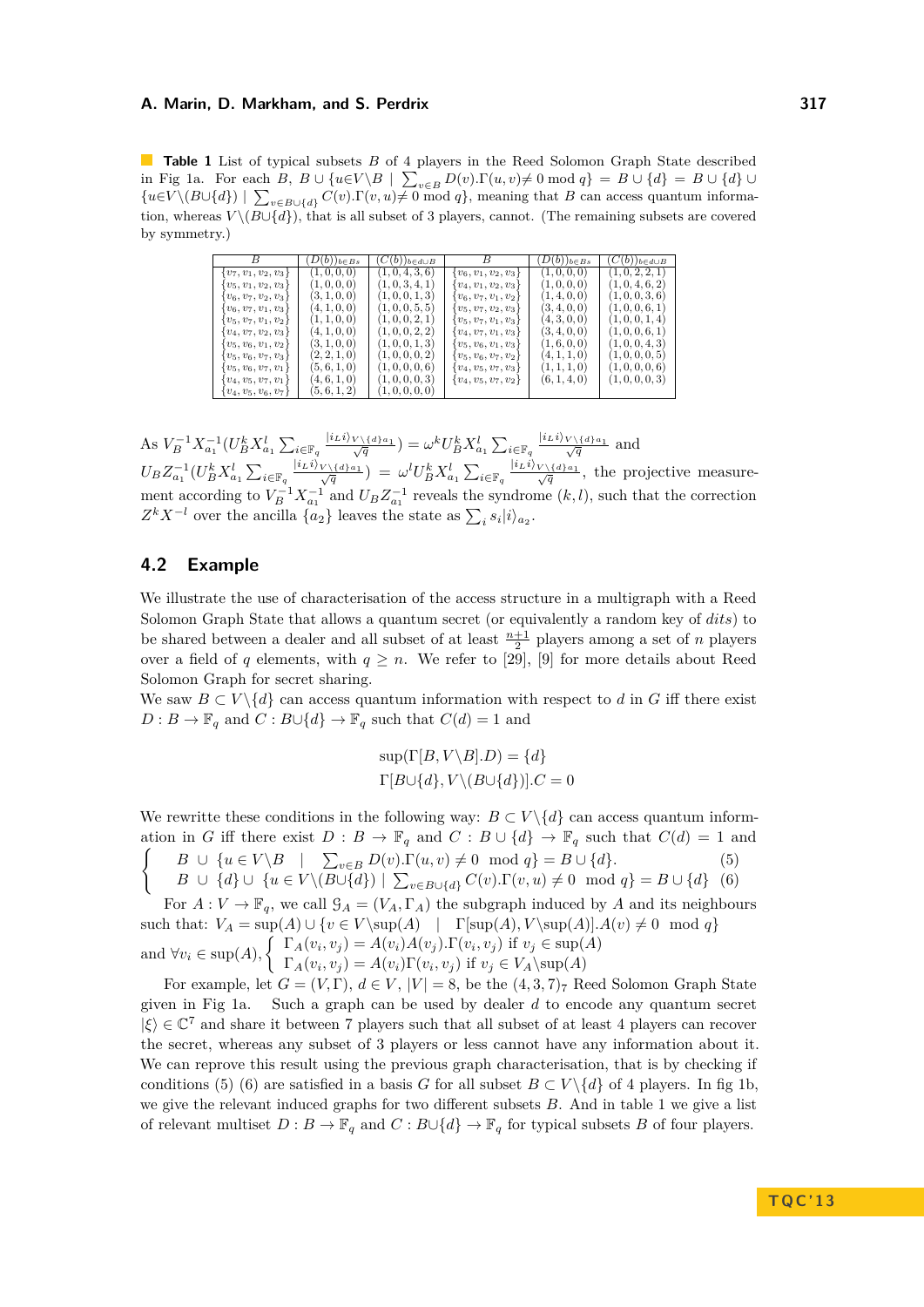<span id="page-10-0"></span>

(a)  $(4,3,7)$ <sup>7</sup> Reed Solomon QQ Graph scheme.

<span id="page-10-1"></span>**(b)** Examples of subgraphs G*<sup>D</sup>* associated with subset *B* showing that *B* can access classical information in  $G$  and of subgraphs  $\mathcal{G}_C$  associated with  $d \cup B$  showing that  $V \setminus B$  cannot have classical information in *G*.

**Figure 1** Checking quantum accessibility in a  $(4,3,7)_7$  Reed Solomon Graph.

## **5 Existence of** ((*k, n*))*<sup>q</sup>* **scheme**

In this section, we focus on the properties of the secret sharing scheme realised by a given  $\mathbb{F}_q$ -graph, as well as the existence of  $\mathbb{F}_q$ -graphs realising a given secret sharing protocol. A  $\mathbb{F}_q$ -graph *G* of order *n* with a particular dealer *d* is said to realise a  $((k, n))_q$  scheme if  $k-1 = \max_{B \subseteq V \setminus \{d\}}(\partial_d \text{cutrk}_G(B) \ge 0)$ . In other words, *G* realises a  $((k,n))_q$  scheme if all sets of at least *k* players can recover a quantum secret and there exists a set of *k* − 1 players which cannot. A  $\mathbb{F}_q$ -graph which realises an  $((k, n))_q$  scheme can be used as an  $(k, k' \geq n - k, n)$ <sub>q</sub> CQ protocol or  $(k, n - k, n)$ <sub>q</sub> QQ protocol as described in section [4](#page-6-1) (note that they can also be used for  $(k, k' \geq n - k, n)$ <sub>q</sub> schemes to share a quantum secret using hybrid protocols (e.g. [\[4,](#page-14-7) [21,](#page-14-2) [11,](#page-14-8) [12\]](#page-14-9))).

#### <span id="page-10-2"></span>**5.1 Finding new schemes**

Theorem [9](#page-6-0) offers a combinatorial characterisation of quantum accessibility, and raises as a consequence several questions about the complexity of deciding: (*i*) whether a given set of players can access a quantum secret in a given *q*-multigraph? (*ii*) whether a given *q*-multigraph realises a  $((k, n))$  protocol? (*iii*) whether, given *q*, *n* and *k*, there exists an  $\mathbb{F}_q$ -graphs realising a  $((k, n))$  protocol?

- **Problem** *i* Given an  $\mathbb{F}_q$ -graph *G* of order *n* with a particular dealer *d* and a set *B* of *k* players, deciding whether *B* can access a quantum secret consists of deciding whether  $\partial_d$ cutrk $_G(B) = -1$ . This can be decided efficiently since  $\partial_d$ cutrk $_G(B)$  is computed in  $O(nk^{1.38})$  operations using the Gaussian elimination for computing the rank [\[6,](#page-14-10) [20\]](#page-14-11).
- **Problem** *ii* Given a  $\mathbb{F}_q$ -graph *G* of order *n* and  $\alpha \in [0,1]$ , deciding whether *G* is a  $((\alpha n, n))$ scheme can be done by enumerating all the  $\binom{n}{\alpha n}$  sets of players of size  $\alpha n$  and for each of them deciding whether they can access a quantum secret. It leads to  $O(n^{2.38}2^{nH_2(\alpha)})$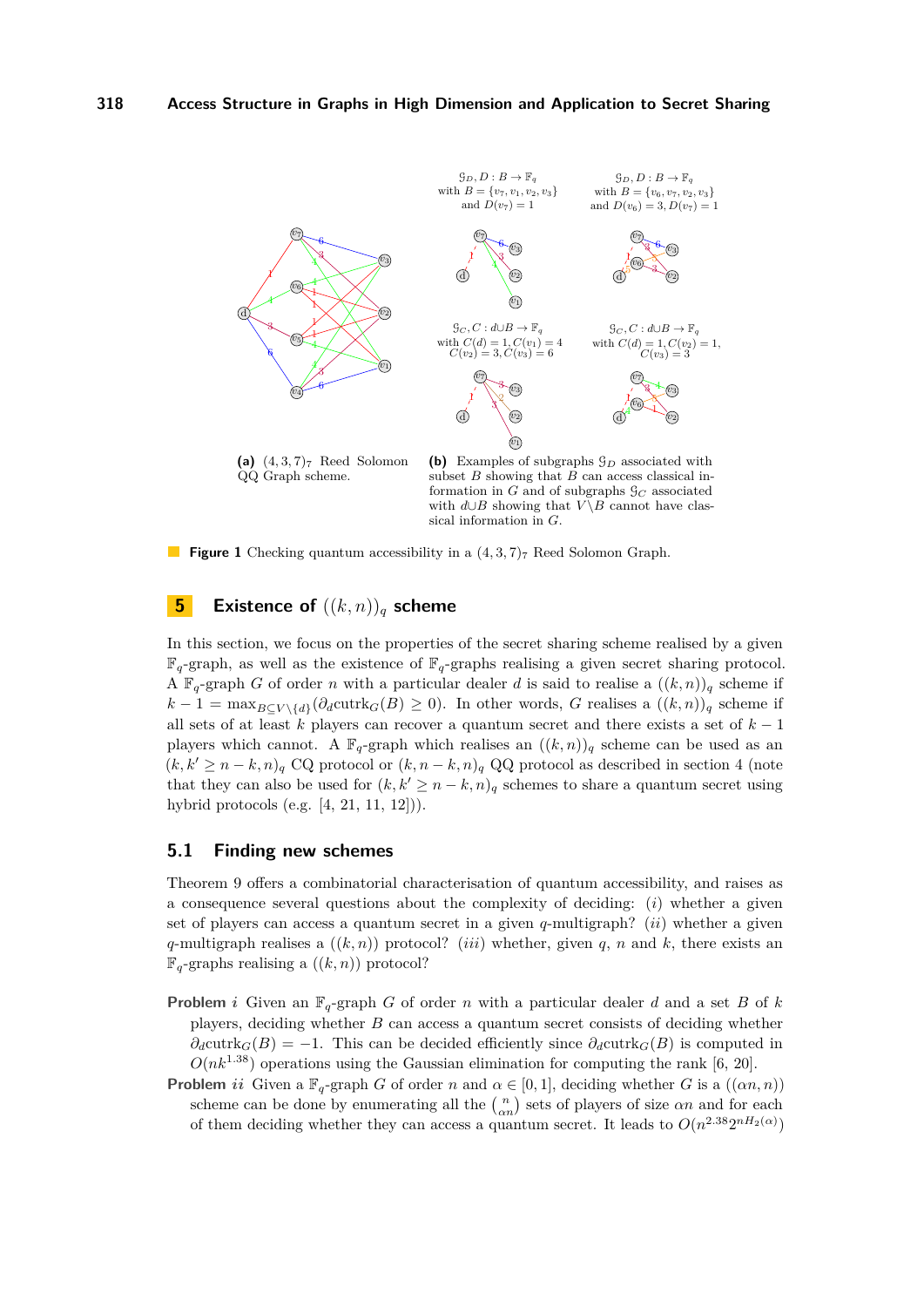operations. This problem is NP-complete, as it has been shown to be NP complete when  $q = 2$  [\[7\]](#page-14-12), and also hard in terms of parameterised complexity as it is hard for *W*[1] [7]. **Problem** *iii* Given *n, α,* and *q,* deciding whether there exists a  $((\alpha n, n))$   $\mathbb{F}_q$ -graph? A brute-force approach consists in enumerating all the  $q^{\frac{n(n-1)}{2}}$   $\mathbb{F}_q$ -graphs of order *n* and

then decide whether they realise a  $((\alpha n, n))$  protocol. It leads to  $O(q^{\frac{n(n-1)}{2}}n^{2.38}2^{nH_2(\alpha)})$ operations. This can be implemented for small values of *n* only and permits to prove that there is no  $(4,3,7)$ <sub>3</sub> QQ secret sharing with qutrit graph state.

Solving problem  $i$  can be done with the similar algorithm C of  $[13]$ . Note that for one thing, the later is more general and can be applied to input states (that is quantum secrets) and to multigraphs of arbitrary dimension (not necessarily prime number). For another thing, it concerns rather the access to partial information. Also it is not optimised for problem *i* of our particular interest.

In the following sections, we develop a different approach for deciding the existence of  $((\alpha n, n))$   $\mathbb{F}_q$ -graphs realising. We show an upper and a lower bound on the minimal  $\alpha$  such that there exists an  $\mathbb{F}_q$ -graph realising a  $((\alpha n, n))$  protocol. The upper bound (Theorem [11\)](#page-11-0) is based on non constructive probabilistic methods, whereas the lower bound (Theorem [14\)](#page-12-0) is based on a counting argument.

## **5.2 Existence of** *q***-multigraphs realising** ((*αn, n*))*<sup>q</sup>* **schemes**

In this section, we prove a Gilbert-Varshamov-like result: for any  $\alpha$  such that  $H_{q^2}(1-\alpha) < \frac{1}{2}$ there exists a *q*-multigraph realising a  $((\alpha n, n))_q$  scheme. The proof is using probabilistic methods and is, as a consequence, non constructive. However, we prove that a random *q*-multigraph satisfies such  $((\alpha n, n))_q$  scheme with high probability as long as  $H_{q^2}(1-\alpha) < \frac{1}{2}$ .

<span id="page-11-1"></span>► **Lemma 10.** For any q-multigraph  $G = (V, \Gamma)$  of order *n*, and any  $\alpha \in [0.5, 1]$ , if for any  $multiset \ C : V \to \mathbb{F}_q$ ,  $|\text{sup}(C) \cup \text{sup}(\Gamma.C)| > (1-\alpha)n$  *then for any*  $d \in V$  *and any*  $B \subseteq V \setminus \{d\}$ *such that*  $|B| \geq \alpha n$ ,  $\partial_d \text{cutrk}_G(B) = -1$ .

**Proof.** For any  $B \subseteq V$  such that  $|B| \geq \alpha n$ , ker(Γ[*V*\*B*]) = {0}, otherwise there would be a multiset *C* such that  $\sup(C) \subseteq V \setminus B$  and  $|\sup(C) \cup \sup(\Gamma.C)| \leq (1 - \alpha)n$ . So for any  $B \subseteq V$  such that  $|B| \ge \alpha n$ , cutrk $_G(B) = n - |B|$ . As a consequence, for any  $d \in V$  and any  $B \subseteq V \setminus \{d\}$  such that  $|B| \ge \alpha n$ ,  $\partial_d \text{cutrk}_G(B) = n - |B \cup \{d\}| - (n - |B|) = -1$ . Thus  $\partial_d$ cutrk $_G(B) = -1$ 

A random  $\mathbb{F}_q$ -graph  $G(n, 1/q)$  is a  $\mathbb{F}_q$ -graph of order *n* such that, for every pair of vertices *u* and *v*, the number of edges between *u* and *v* is chosen uniformly at random in  $\mathbb{F}_q$ .

<span id="page-11-0"></span>**► Theorem 11.** *Given*  $q \geq 2$ *, and*  $\alpha \in [0.5, 1]$  *such that*  $H_{q^2}(1 - \alpha) < \frac{1}{2}$ *, for any*  $n \in \mathbb{N}$ *, a random q*-multigraph  $G(n,1/q)$  *realises* a  $((\alpha n,n))_q$  *scheme with probability*  $1-2^{\Omega(n)}$ , *where d is any vertex of*  $G(n, 1/q)$ *.* 

**Proof.** Let  $\mathcal{C}_{\alpha} = \{C : V \to \mathbb{F}_q, |\text{sup}(C)| \leq (1 - \alpha)n\}$ . For any  $C \in \mathcal{C}_{\alpha}$ , let  $A_C$  be the (bad)  $|\text{sup}(C) \cup \text{sup}(\Gamma.C)| \leq (1-\alpha)n$ . For any  $C \in \mathcal{C}_{\alpha}$ ,  $Pr(A_C) = \frac{1}{q^{(1-c)n}} \sum_{k=0}^{(1-\alpha-c)n} {(\binom{(1-c)n}{k}} (q-1)^k$  where  $c = |\text{sup}(C)|/n$ , and  $\sum_{C \in \mathcal{C}_{\alpha}} Pr(A_C) = \sum_{j=0}^{(1-\alpha)n} f(j)$  with  $f(j) = \sum_{Cs.t.|\text{sup}(C)|=j} Pr(A_C)$ . In the following, we show an upperbound on  $f(k)$ . For any  $c \in [0, 0.5]$ ,  $f(cn) = {n \choose cn}(q (1)^{cn} \frac{1}{q^{(1-c)n}} \sum_{k=0}^{(1-\alpha-c)n} { (1-c)n \choose k} (q-1)^k \leq \frac{(q-1)^{cn}}{q^{(1-c)n}}$  $\frac{(q-1)^{cn}}{q^{(1-c)n}} 2^{nH_2(c)+(1-c)nH_2(\frac{1-\alpha-c}{1-c})}(q-1)^{(1-\alpha-c)n}$  =  $2^{ng(c)}$  where  $g(c) = H_2(c) + (1 - c)H_2(\frac{\alpha}{1-c}) + (1 - \alpha) \log_2(q - 1) - (1 - c) \log_2(q)$ .  $g'(c) =$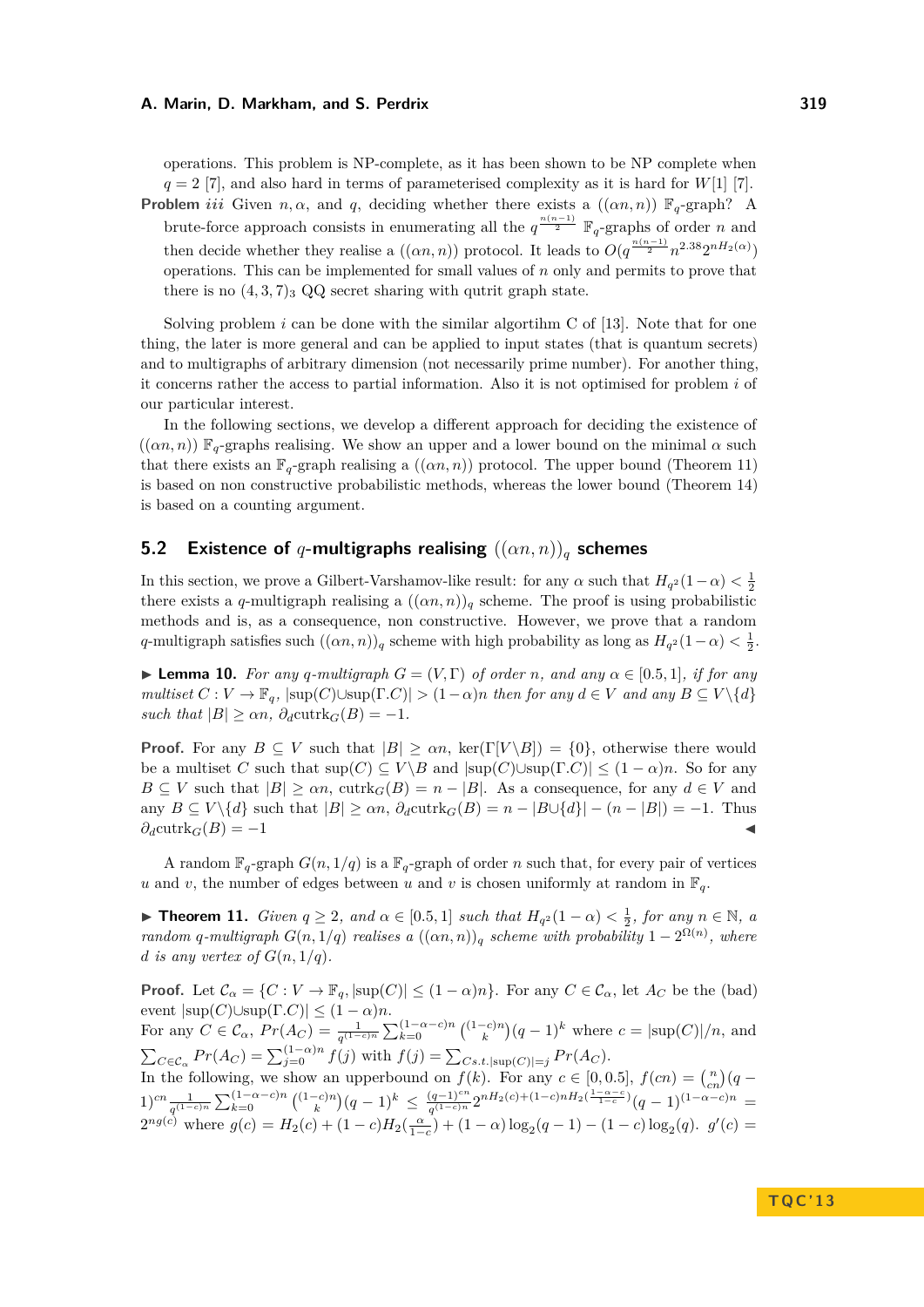$-\log_2(c) + \log_2(1-\alpha-c) + \log_2(q)$ , so  $g'(c) = 0 \iff c = \frac{q}{q+1}(1-\alpha)$ . As a consequence,  $g(c) \leq g(\frac{q}{q+1}(1-\alpha)) = -\alpha \log_2(\alpha) - (1-\alpha) \log_2(\alpha) + (1-\alpha) \log_2(q^2-1) - \log_2(q) =$  $\log_2(q)(2H_{q^2}(1-\alpha)-1)$ . Thus,  $\sum_{C \in \mathcal{C}_{\alpha}} Pr(A_C) \leq (1-\alpha)nq^{n[2H_{q^2}(1-\alpha)-1]}$ , so, thanks to the union bound,  $Pr(\bigcap_{C \in \mathcal{C}_{\alpha}} \overline{A_C}) \geq 1 - (1 - \alpha)nq^{n[2H_{q^2}(1-\alpha)-1]} = 1 - 2^{\Omega(n)}$  when  $2H_{q^2}(1-\alpha) - 1 < 0$ . So according to lemma [10,](#page-11-1)  $\kappa_Q(G,d) \leq \alpha n$  for any vertex *d* when *H*<sub>*q*</sub><sup>2</sup>(1 –  $\alpha$ ) <  $\frac{1}{2}$ . January 1980, and the contract of the contract of the contract of the contract of

Theorem [11](#page-11-0) extends the upper bound of the binary case  $(q = 2)$  [\[21\]](#page-14-2). Notice that even if a random  $\mathbb{F}_q$ -graph realises a  $((\alpha n, n))_q$  scheme with probability almost 1, double checking whether a (randomly chosen)  $\mathbb{F}_q$ -graph actually realises a  $((\alpha n, n))_q$  scheme is a hard task (see Problem (*ii*) in section [5.1\)](#page-10-2).

#### **5.3 Lower bound on quantum accessibility**

The no cloning theorem implies that for any  $((\alpha n, n))$  secret sharing protocol,  $\alpha > 0.5$ . In the following we improve this lower bound for secret sharing schemes based on qudit graph states. The lower bound on  $\alpha$  depends on the dimension *q* (see Theorem [14\)](#page-12-0), the value of the lower bound is plotted for small values of *q* in figure [2.](#page-13-0)

The lower bound is based on the properties of the *kernel with respect to the dealer* defined as follows:

**► Definition 12.** Given a *q*-multigraph *G*, for any  $d \in V(G)$  and any  $B \subset V(G) \setminus \{d\}$ , let  $\mathcal{S}_d(B) = \ker(\Gamma_G[B\cup\{d\})\setminus \ker(\Gamma_G[B])$  be the kernel of *B* with respect to *d*.

<span id="page-12-1"></span>▶ **Lemma 13.** *Given a q-multigraph G, for any*  $d \in V(G)$  *and any*  $B \subseteq V(G) \setminus \{d\}$ *, if*  $\partial_d \text{cutrk}_G(B) = -1$ *, there exists*  $C \in \mathcal{S}_d(B)$  *such that* 

$$
|\text{sup}(C)| < \frac{q}{q+1}\text{cutrk}_G(B)
$$

**Proof.** Since  $\text{cutrk}_G(B\cup\{d\})-\text{cutrk}_G(B)=-1$ ,  $\dim(\ker(\Gamma_G[B\cup\{d\}))-\dim(\ker(\Gamma_G[B]))=$ 2. Moreover,  $\ker(\Gamma_G[B]) \subseteq \ker(\Gamma_G[B\cup\{d\}])$ , so  $|\mathcal{S}_d(B)| = (q^2 - 1) \cdot q^t$  where  $t = \dim(\ker(\{d\})))$  $\Gamma_G[B]$ )). Let  $M = \begin{pmatrix} I \\ M' \end{pmatrix}$  a matrix in standard form (or reduced column echelon form) generating  $\Gamma_G[B\cup\{d\}]$ . Since  $|\mathcal{S}_d(B)| = (q^2 - 1) \cdot q^t$  and  $|\ker(\Gamma_G[B\cup\{d\})]| = q^{t+2}$ , there exist two columns  $C_1$  and  $C_2$  of *M* such that  $\forall (x, y) \in [0, q - 1]^2 \setminus \{(0, 0)\}, x.C_1 + y.C_2 \in S_d(B)$ . Notice that since *M* is in standard form,  $|\text{sup}(C_1) \cup \text{sup}(C_2)| \leq |B| + 1 - t$ . Moreover for any *v* ∈ sup $(C_1)$ ∪sup $(C_2)$ , *v* has a zero multiplicity in *q*−1 vectors of the  $q^2-1$  linear combinations  $x.C_1 + y.C_2$  for  $x, y \in [0, q - 1] \setminus \{(0, 0)\},$  so  $\sum_{(x,y)\in[0,q-1]^2\setminus\{(0,0)\}} |\sup(x.C_1 + y.C_2)|$  $(q^2-1-(q-1))$ . $|\text{sup}(C_1)\cup\text{sup}(C_2)|$ , so there exists  $C \in \mathcal{S}_d(B)$  such that  $|\text{sup}(C)| \leq$  $q^2 - q \choose q^2 - 1} (|B| + 1 - t) = \frac{q}{q+1} (\text{cutrk}_G(B) + 1) < \frac{q}{q+1} \text{cutrk}_G(B).$ 

<span id="page-12-0"></span> $\blacktriangleright$  **Theorem 14.** *If a q-multigraph G of order n realises a*  $((\alpha n, n))_q$  *scheme, then* 

$$
\binom{n}{\frac{(1-\alpha)qn}{q+1}}\binom{\alpha n}{(2\alpha-1)n} \ge \frac{(2\alpha-1)(1-\alpha)}{2}\binom{n}{\alpha n}
$$

*Asymptotically, as n tends to infinity, α satisfies:*

$$
H_2(\frac{\alpha q + 1}{q + 1}) + \alpha H_2(\frac{1 - \alpha}{\alpha}) \ge H_2(\alpha)
$$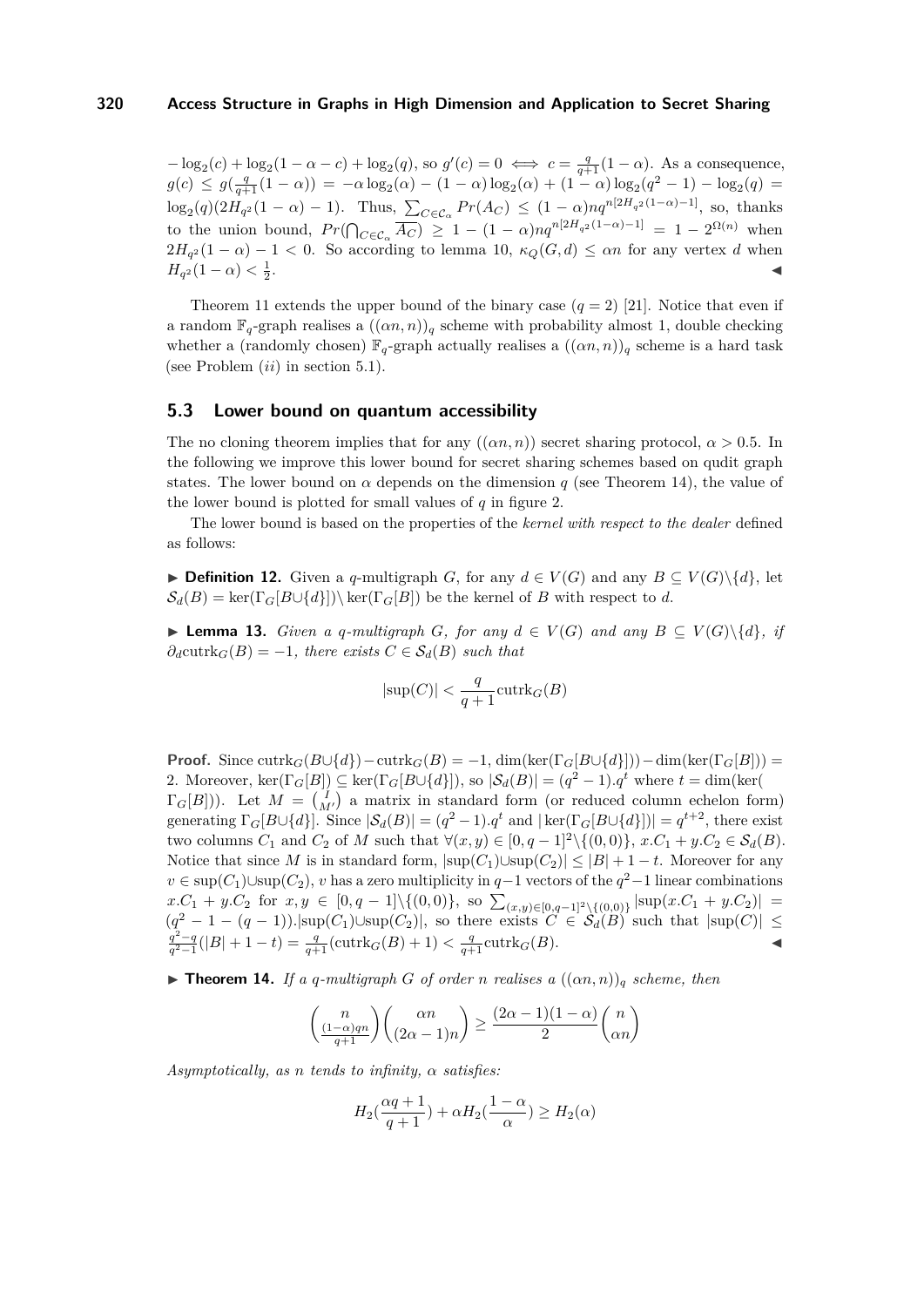<span id="page-13-0"></span>

**Figure 2** Lower bound on the accessibility to quantum information in a  $((k, n))_q$  scheme. There is no  $((k, n))_q$  scheme with  $k \leq \alpha n$ 

**Proof.** Given  $B_0$  of size  $\alpha n$ , according to lemma [13](#page-12-1) there exists  $C_0 \in S_d(B_0)$  such that  $|\text{sup}(C_0)| < \frac{q}{q+1} (1-\alpha)n$ . Notice that the set sup(*C*<sub>0</sub>)∪sup( $\Gamma_G$ *C*<sub>0</sub>) has some partial information about the secret so  $|\sup(C_0) \cup \sup(\Gamma_G.C_0)| \geq (1-\alpha)n$ . Moreover for any *B* of size  $\alpha n$ , if  $C_0 \in \mathcal{S}_q(B)$  then  $\text{sup}(C) \cup \text{sup}(\Gamma_G.C) \subseteq B$ . So there are at most  $\binom{n-1-(1-\alpha)n}{\alpha n-(1-\alpha)n} = \binom{\alpha n-1}{(2\alpha-1)n}$ sets  $B \subseteq V \setminus \{d\}$  of size  $\alpha n$  such that  $C_0 \in S_d(B)$ . For any *B* of size  $\alpha n$  there is a  $\tilde{C}$  which support is of size at most  $\frac{q}{q+1}(1-\alpha)n-1$ , any every such *C* is associated with at most  $\binom{\alpha n-1}{(2\alpha-1)n}$  such *Bs*, so a counting argument implies  $\binom{n-1}{\alpha n} \leq \binom{\alpha n-1}{(2\alpha-1)n} \sum_{i=1}^{\frac{q}{q+1}(1-\alpha)n-1} \binom{n-1}{i}$ . Moreover,  $\sum_{i=1}^{\frac{q}{q+1}(1-\alpha)n-1} {n-1 \choose i} \leq \frac{1+\alpha q}{q(2\alpha-1)} \left(\frac{n-1}{(1-\alpha)qn-1}\right) = \frac{(1-\alpha)(1+\alpha q)}{(2\alpha-1)(q+1)} \left(\frac{n}{(1-\alpha)qn}\right).$  So,  $\frac{{n \choose \alpha n}}{\binom{\alpha n}{(2\alpha-1)}}$  $\frac{\binom{\alpha n}{\alpha n}}{\binom{\alpha n}{(2\alpha-1)n}}$  $\frac{\alpha}{(1-\alpha)^2} \frac{\binom{n-1}{\alpha n}}{\binom{\alpha}{\alpha} \cdots}$  $\frac{\binom{n}{\alpha n}}{\binom{\alpha n-1}{\alpha \alpha -1 \alpha}} \leq \frac{\alpha(1+\alpha q)}{(2\alpha-1)(1-\alpha)(q+1)} \Big(\frac{n}{q+1}\Big) \leq \frac{2}{(2\alpha-1)(1-\alpha)} \Big(\frac{n}{q+1}\Big).$ 

Since  $2^{n(H_2(p)+o(1))} \leq {n \choose pn} \leq 2^{n(H_2(p))}$ , asymptotically, as *n* tends to infinity,  $\alpha$  satisfies the equation  $H_2(\frac{\alpha q+1}{q+1}) + \alpha H_2(\frac{1-\alpha}{\alpha})$  $) \geq H_2(\alpha).$ 

## **6 Discussion**

In this work we have studied the encoding of classical and quantum information onto graph states of qudits, and its application for secret sharing schemes. We have given complete graphical characterization of which sets of vertices (players) can access the information, and shown how this can be done both for classical and quantum information. Using this characterization we have given bounds on which protocols are possible and how difficult the access structure is to calculate given a graph.

Whilst we have focused on the application of our results for secret sharing, there may be applications to other quantum information protocols. Indeed, the QQ encoding defined in section [2.3](#page-3-0) is exactly the same encoding procedure used in measurement based quantum computing and error correction, so we can expect that these results have implications in both these domains. Furthermore, quantum secret sharing is intimately linked to error correction [\[28,](#page-15-3) [9\]](#page-14-1). All secret sharing schemes are error correcting schemes, and the QQ protocols presented here are equivalent to all possible stabilizer codes [\[28\]](#page-15-3). Thus, the existence of  $((\alpha n, n))$  protocols is an existence statement about error correcting protocols too, and the no goes on secret sharing imply no-goes for all stabilizer codes - so that there are no stabilizer codes with parameters violating our lower bounds.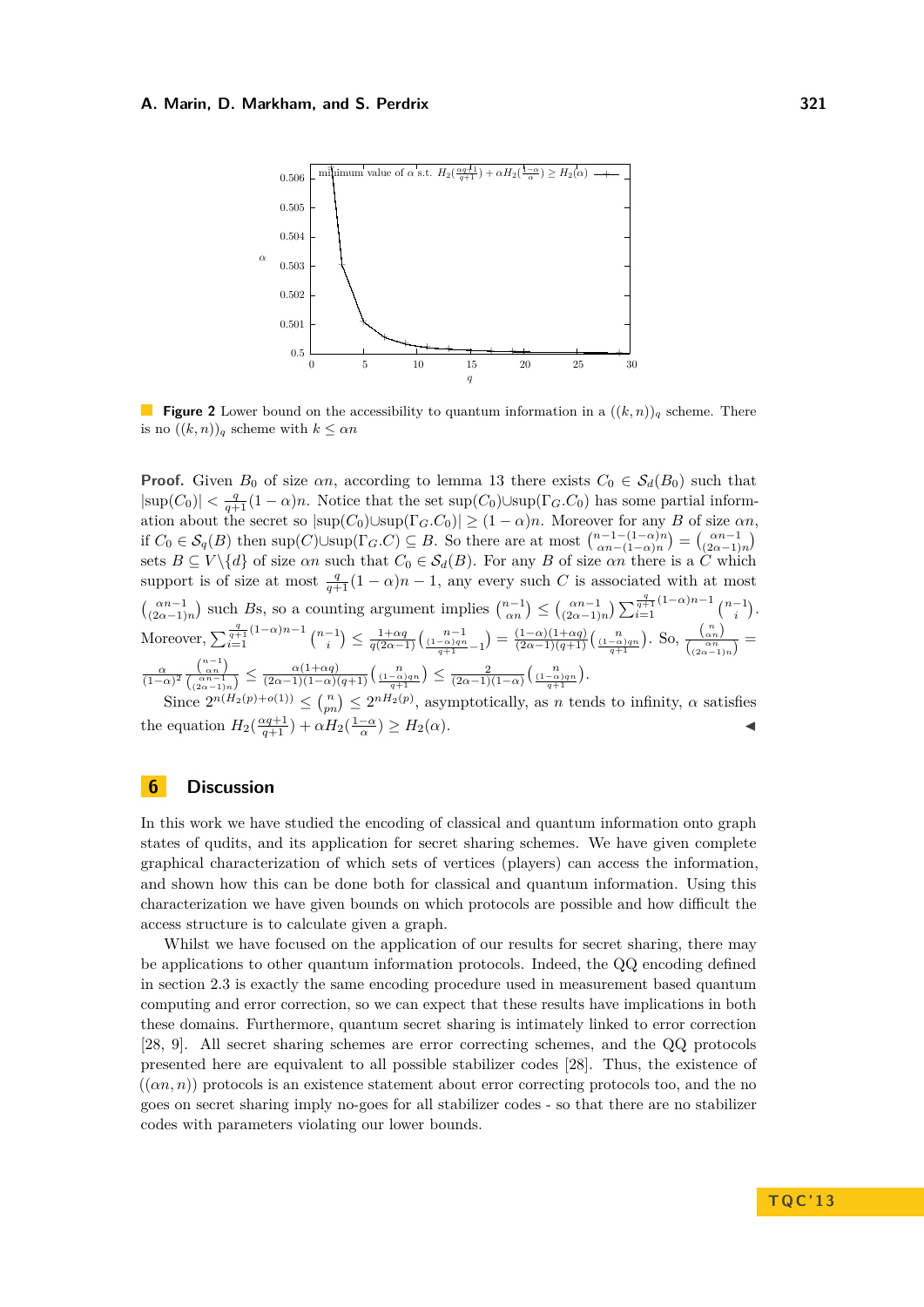**Acknowledgements.** The authors want to thank Mehdi Mhalla and David Cattanéo for fruitful discussions. This work has been funded by the ANR-10-JCJC-0208 CausaQ grant, the FREQUENCY (ANR-09-BLAN-0410), HIPERCOM (2011-CHRI-006) projects, and by the Ville de Paris Emergences program, project CiQWii.

#### **References**

- <span id="page-14-4"></span>**1** M. Bahramgiri,S. Beigi, *Graph states under the action of local Clifford group in non-binary case* arXiv:quant-ph/0610267 (2006).
- <span id="page-14-14"></span>**2** S. Beigi, I. Chuang, M. Grassl, P. Shor, B. and Zeng, *Graph concatenation for quantum codes.* J. Math. Phys. 52, 022201 (2011).
- **3** M. Ben-Or, C. Crépeau, D. Gottesman, A. Hassidim, A. Smith, *Secure Multiparty Quantum Computation with (Only) a Strict Honest.* Proc. 47th Annual IEEE Symposium on the Foundations of Computer Science (FOCS '06), pp. 249-260 (2006).
- <span id="page-14-7"></span>**4** A. Broadbent, P. Chouha, A. Tapp, *The GHZ state in secret sharing and entanglement simulation.* Third International Conference on Quantum, Nano and Micro Technologies, ICQNM'09, 59-62 (2009).
- <span id="page-14-5"></span>**5** A. Bouchet *Circle Graph Obstructions* Journal of Combinatorial Theory, Series B, Vol 60, 1,pp 107-144 (1994).
- <span id="page-14-10"></span>**6** J.R. Bunch, J.E. Hopcroft. *Triangular Factorization and Inversion by Fast Matrix Multiplication.* Mathematics of Computation, 28(125):231236, (1974).
- <span id="page-14-12"></span>**7** David Cattanéo, Simon Perdrix. *Parametrized Complexity of Weak Odd Domination Problems*. arXiv:1206.4081 (2012).
- **8** M. Christandl, A. Winter, *Uncertainty, Monogamy and Locking of Quantum Correlations.* IEEE Trans Inf Theory, vol 51, no 9, pp 3159-3165 (2005).
- <span id="page-14-1"></span>**9** R. Cleve, D. Gottesman, H.K. Lo, *How to share a quantum secret.* Phys. Rev. Lett. **83**, 648 (1999).
- **10** A.K. Ekert, *Quantum cryptography based on Bell's theorem.* Phys. Rev. Lett., **67**, 6, pp. 661–663 (1991).
- <span id="page-14-8"></span>**11** B. Fortescue, G. Gour, *Reducing the quantum communication cost of quantum secret sharing.* IEEE Trans. Inf. Th. 58(10), pp. 6659 - 6666 (2012)
- <span id="page-14-9"></span>**12** V. Gheorghiu, *Generalized Semi-Quantum Secret Sharing Schemes.* Phys. Rev. A 85, 052309 (2012)
- <span id="page-14-13"></span>**13** V. Gheorghiu, S.Y. Looi, R.B. Griffiths, *Location of quantum information in additive graph codes* Phys. Rev. A, **81**, 3, pp. 032326, (2010).
- <span id="page-14-3"></span>**14** M. Grassl, A. Klappenecker, M. Rötteler, *Graphs, Quadratic forms and Quantum Codes*, IEEE International Symposium on Information Theory (ISIT 2002), p.45 (2002).
- **15** S. Gravier, J. Javelle, M. Mhalla, S. Perdrix, *On Weak Odd Domination and Graph-based Quantum Secret Sharing.* arXiv:1112.2495 (2011).
- **16** S. Gravier, J. Javelle, M. Mhalla, S. Perdrix, *Optimal accessing and non-accessing structures for graph protocols.* arXiv:1109.6181 (2011).
- <span id="page-14-6"></span>**17** M. Hein, J. Eisert, H. J. Briegel. *Multiparty entanglement in graph states.* Phys. Rev. A 69, 062311 (2004).
- **18** M. Hein, W. Dür, J. Eisert, R. Raussendorf, M. Van den Nest, H. J. Briegel, *Entanglement in graph states and its applications* in Quantum Computers, Algorithms and Chaos, Proceedings of the International School of Physics Enrico Fermi, Vol. 162 (2006).
- <span id="page-14-0"></span>**19** M. Hillery, V. Bužek, A. Berthiaume, *quantum secret sharing.* Phys. Rev. A **59**, 1829 (1999).
- <span id="page-14-11"></span>**20** O.H. Ibarra, S. Moran, R. Hui. *A Generalization of the Fast LUP Matrix Decomposition Algorithm and Applications.* Journal of Algorithms, 3(1):4532656, (1982).
- <span id="page-14-2"></span>**21** J. Javelle, M. Mhalla, S. Perdrix, *New Protocols and Lower Bound for Quantum Secret Sharing with Graph States.* TQC'12. LNCS Vol 7582, pp 1-12 (2013).
- **22** J. Javelle, M. Mhalla, S. Perdrix, *On the Minimum Degree up to Local Complementation: Bounds and Complexity.* WG'12. LNCS Vol 7551, pp 138-147 (2012).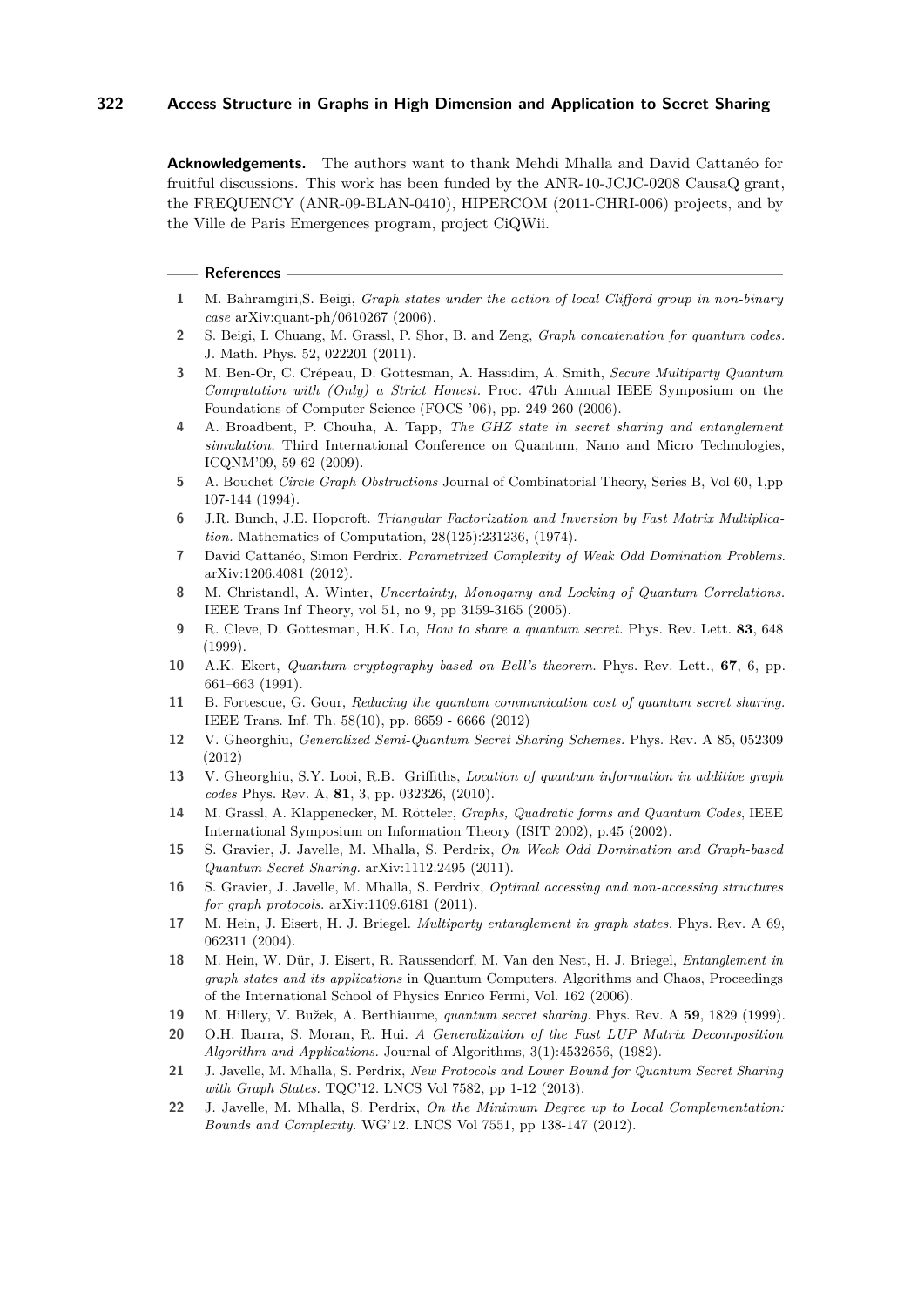- <span id="page-15-7"></span>**23** M.M. Kanté, M. Rao. *The Rank-Width of Edge-Coloured Graphs*. Theory of Computing Systems, 1-46, (2012).
- <span id="page-15-4"></span>**24** E. Kashefi, D. Markham, M. Mhalla, and S. Perdrix. *Information flow in Secret Sharing Protocols. Electronic Proceedings in Theoretical Computer Science*, 9:87–97 (2009).
- **25** A. Karlsson, M. Koashi, N. Imoto, *Quantum entanglement for secret sharing and secret splitting.* Phys. Rev. A **59**, 162–168, (1999).
- <span id="page-15-2"></span>**26** A. Keet, B. Fortescue, D. Markham and B. C. Sanders, *Quantum secret sharing with qudit graph states.* Phys. Rev. A **82**, 062315 (2010).
- <span id="page-15-6"></span>**27** A. Ketkar, A. Klappenecker, S. Kumar, P. K. Sarvepalli, *Nonbinary Stabilizer Codes Over Finite Fields.* IEEE Trans. Inf. Th. 52, 4892 (2005).
- <span id="page-15-3"></span>**28** A. Marin, D. Markham, *On the equivalence between sharing quantum and classical secrets, and error correction.* arxiv:1205.4182 (2012)
- <span id="page-15-11"></span>**29** A. Marin, D. Markham, *High dimensional CSS code and application to secret sharing.* in preparation (2013).
- <span id="page-15-1"></span>**30** D. Markham, B. C. Sanders, *Graph State for Quantum Secret Sharing.* Phys. Rev. A, **78**, (2008).
- <span id="page-15-9"></span>**31** S. Oum, P. Seymour. *Approximating rank-width and clique-width quickly*. Journal ACM Transactions on Algorithms (TALG), vol 5, 1-20 (2008).
- <span id="page-15-5"></span>**32** D. Schlingemann, R. F. Werner, *Quantum error-correcting codes associated with graphs.* Phys. Rev. A, vol. 65, p. 012308 (2001).
- <span id="page-15-0"></span>**33** A. Shamir, *How to share a secret*. Communications of the ACM, **22**, 612–613 (1979).
- <span id="page-15-12"></span>**34** L. Sheridan, V. Scarani, *Security proof for quantum key distribution using qudit systems.* Phys. Rev. A **82**, 030301(R) (2010).
- <span id="page-15-8"></span>**35** M. Van den Nest, J. Dehaene, B. De Moor *Graphical description of the action of local Clifford transformations on graph states*. Physical Review A (69) 022316 (2004).

## <span id="page-15-10"></span>**A Appendix-QQ Encoding-Decoding Operations**

The QQ encoding-decoding can basically be done by three typical ways. The first method is based on projective Bell measurements (possibly extended to a  $|B| + 1$  length state) and the two last one are accessible by local measurements and/or series of two qudit control operations, which should finally result in a similar experimental complexity. We briefly describe the three encoding methods *E*1*, E*2*, E*3 and decoding *D*2*, D*3. (*D*1 has been done in section [4.1\)](#page-6-2). For a graph  $G = (V, \Gamma)$ , with  $d, u \in V$  such that  $\Gamma(d, u) \neq 0$ ,  $W := V \setminus \{d\}$ , a quantum secret  $|\xi\rangle_S := \sum_{i=0}^{q-1} s_i |i\rangle_S$ , we write  $\overline{X} := Z_{\Gamma_{\cdot}}\{d\}$  and  $\overline{Z} := (X_u Z_{\Gamma_{\cdot}}\{u\})^{-\Gamma(u,d)^{-1}},$ as they act like logical operators over the bases states over *W*, that is  $\overline{Z}|i_L\rangle = \omega^i|i_L\rangle$ ,  $X|i_L\rangle = |(i+1)_L\rangle$  with notation of [4.1.](#page-6-2)

E1 
$$
|\xi\rangle|G\rangle = \sum_{i\in\mathbb{F}_q} s_i|i\rangle_S \sum_{j\in\mathbb{F}_q} \frac{|j\rangle_D|j_L\rangle_W}{\sqrt{q}}
$$
  
\n
$$
= \frac{1}{\sqrt{q}} \sum_{i,j\in\mathbb{F}_q} |i\rangle_S|j\rangle_D s_i|j_L\rangle_W = \frac{1}{\sqrt{q}} \sum_{l\in\mathbb{F}_q} I_S X_D^l \bar{X}_W^l (\sum_{i\in\mathbb{F}_q} |i\rangle_S|i\rangle_D s_i|i_L\rangle_W)
$$
  
\n
$$
= \frac{1}{\sqrt{q}} \sum_{l\in\mathbb{F}_q} I_S X_D^l \bar{X}_W^l (\sum_{k\in\mathbb{F}_q} \sum_{i\in\mathbb{F}_q} \omega^{k.i} \frac{|i\rangle_I|i\rangle_D}{q} \sum_{j\in\mathbb{F}_q} \omega^{-k.j} s_j|j_L\rangle_W)
$$
  
\n
$$
= \frac{1}{\sqrt{q}} \sum_{l\in\mathbb{F}_q} I_S X_D^l \bar{X}_W^l (\sum_{k\in\mathbb{F}_q} Z_I^k I_D \bar{Z}_W^l \sum_{i\in\mathbb{F}_q} \frac{|i\rangle_S|i\rangle_D}{q} \sum_{j\in\mathbb{F}_q} \omega^{-k.j} s_j|j_L\rangle_W)
$$
  
\n
$$
= \frac{1}{q} \sum_{l,k\in\mathbb{F}_q} Z_S^k X_D^l (\sum_{i\in\mathbb{F}_q} \frac{|i\rangle_S|i\rangle_D}{q} \bar{X}_W^l \bar{Z}_W^{-k} \sum_{j\in\mathbb{F}_q} s_j|j_L\rangle_W)
$$

so that applying the correction:  $\bar{Z}^k \bar{X}^{-l}$  over  $V \setminus \{d\}$ , according to the syndrom  $(l, k)$  of a Bell measurement over  $\{S, D\}$ , leaves the state over *W* as  $\sum_{i \in \mathbb{F}_q} s_i | i_L \rangle$ .

$$
\begin{array}{ll} \mathbf{E2} & C\bar{X}_{dW}|\xi\rangle|0_L\rangle = \sum_{i\in\mathbb{F}_q} s_i|i\rangle \bar{X}^i|0_L\rangle = \sum_{i\in\mathbb{F}_q} s_i|i i_L\rangle = \sum_{i\in\mathbb{F}_q} s_i X^i|0\rangle|i_L\rangle\\ & = \sum_{i\in\mathbb{F}_q} s_i X^i \sum_{j\in\mathbb{F}_q} \frac{|b_j\rangle}{\sqrt{q}}|i_L\rangle = \sum_{i\in\mathbb{F}_q} s_i X^i \sum_{j} \frac{Z^{-j}|b_0\rangle}{\sqrt{q}}|i_L\rangle\\ & = \frac{1}{\sqrt{q}} \sum_{i,j} s_i \omega^{i,j} Z^{-j}|b_0\rangle|i_L\rangle = \sum_{j\in\mathbb{F}_q} \frac{|b_j\rangle}{\sqrt{q}} (\bar{Z}^j \sum_{i\in\mathbb{F}_q} s_i|i_L\rangle) \end{array}
$$

where  $|b_j\rangle = Z^{-j}|+\rangle$  constitutes the *X* basis, so that applying the correction  $\bar{Z}^{-j}$  over *W*,